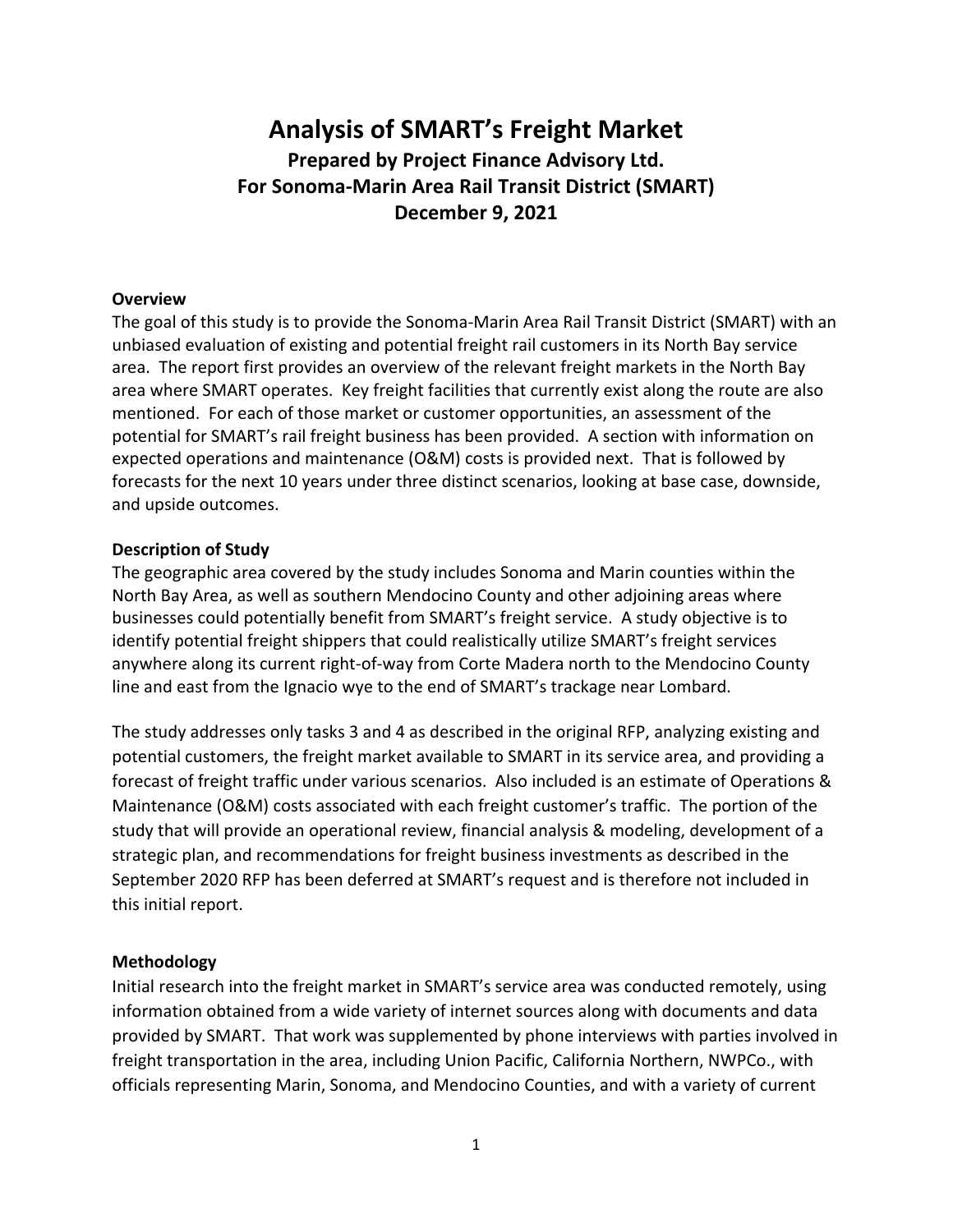and potential rail customers. With that background research complete, an on-site visit was scheduled over a seven-day period which included face-to-face customer interviews, facility tours, hi-railing of the freight-only Lombard - Ignacio Wye segment, a cab ride along the Larkspur – Sonoma Co. Airport SMART passenger corridor, and visits via auto to all key freight facilities along SMART-owned trackage.

Following the week of on-site visits, additional work was conducted remotely, consisting primarily of research into the movement of products in various markets, additional phone interviews with potential customers, and analysis. This report summarizes key information that has been gathered as well as conclusions reached through research and analysis. As with all research endeavors, a tremendous amount of information has been gathered. That information has been summarized and presented in this report with the goal of being reasonably thorough yet concise. If there is interest in a specific topic beyond what is covered in the report, any available additional information will be provided upon request.

In several cases, NWPCo., customers, and other entities requested that certain information provided to us be kept confidential. In preparing this report, we presented the important takeaways from the confidential information while carefully excluding the sensitive details that were to be kept from competitors view. Although the confidential information is not presented directly in the report, it did influence the analysis and development of the traffic forecasts.

Accompanying this report is a listing of all parties that provided information utilized in this report, either through personal interviews, phone conversations, or by providing written information. A considerable amount of information was also obtained from internet sources, such as company websites or studies addressing various topics. In cases where a representative of a particular company could not be reached after repeated attempts, best efforts were made to learn everything possible by utilizing alternate sources of information. Sources included websites, academic studies, press releases, local media reports, railroad officials, and inquiries made to officials of similar companies.

### **Overview of the North Bay Area Rail Freight Market**

The single most important factor influencing the freight market in the study area is its proximity to the Bay Area's many production and transportation facilities. Numerous freight facilities exist throughout the Bay Area that provide traffic sources for a wide variety of products produced or consumed in the North Bay area. Examples include several refineries, ocean and inland ports, barge terminals, numerous rail-truck transload facilities, several large rail intermodal terminals, cement plants and terminals, and distribution centers for wine, beverages, and most other consumer products. Facilities of this type in large metro areas can provide efficient, high-volume, low-cost services for the movement of nearly all products that could potentially use rail. Generally speaking, pricing of shipments on the large "Class 1"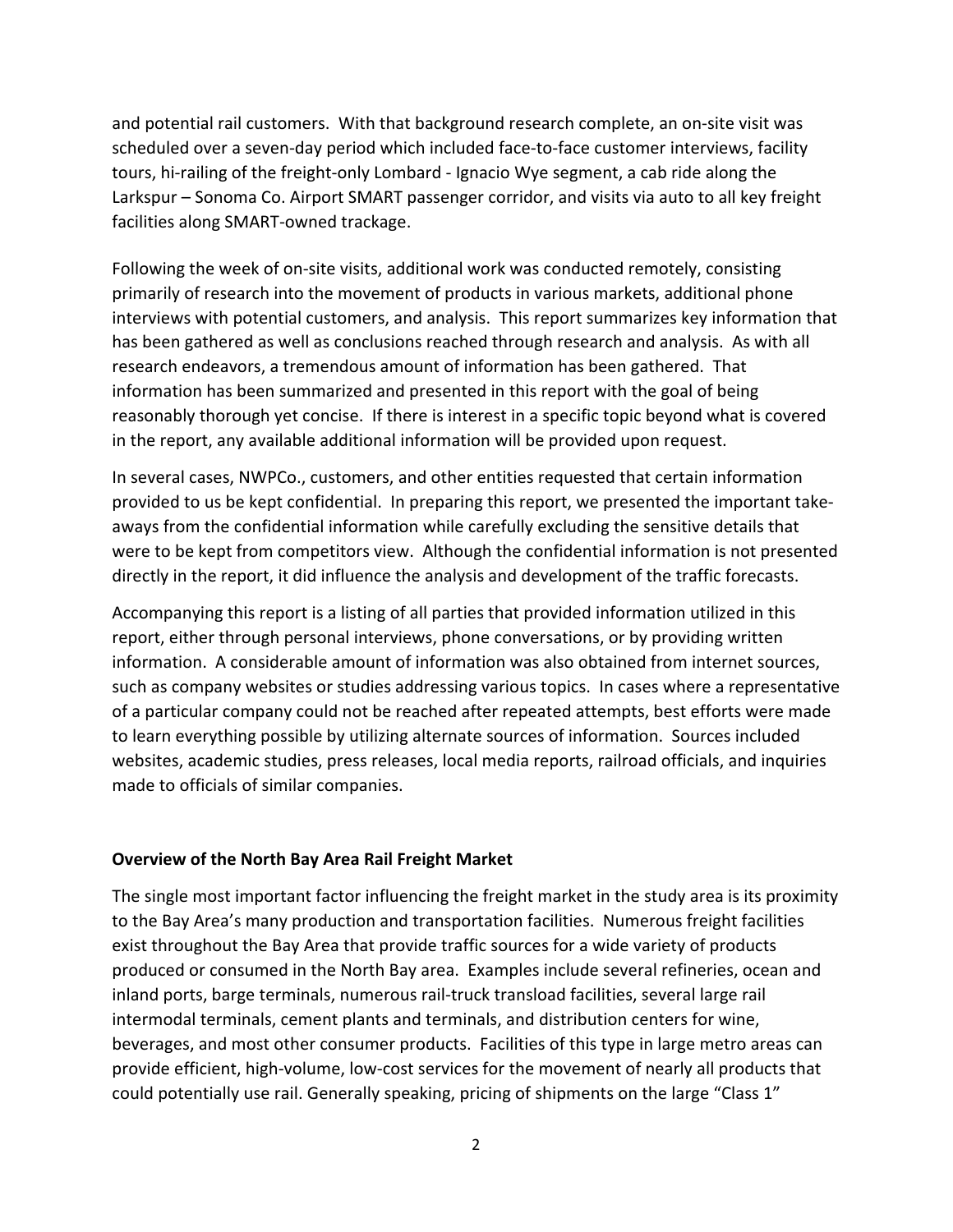railroads such as Union Pacific results in their services being uncompetitive with trucks for distances under 500 miles. In the case of SMART's rail network, all major on-line stations are well within that distance from the Bay Area's many facilities – the most distant point being Cloverdale at just 90 miles from Oakland. For most products moving to or from a customer located in SMART's service area, it is advantageous to ship via either truck-direct, or to simply use trucks to shuttle to/from one of the Bay Area facilities that provide access to long-haul rail or ocean shipping. Trucks often represent significant competition for railroads, but they are especially effective when they can readily work in combination with long-haul rail or ocean shipping as is the case near the Bay Area. With trucks able to provide prompt, low-cost, pickup and delivery services throughout SMART's service area, there is little or no incentive for most shippers to use the freight rail services available along SMART's lines. Proximity to Bay Area facilities and intense truck competition are key reasons why NWPCo. has been unable to increase the quantity of cars it handles in recent years despite ongoing efforts.

Compounding those issues are several additional difficulties that impact industrial businesses operating in the area. The type of business that normally utilizes rail service – typically very large-scale manufacturing, production and/or distribution facilities – desire low-cost properties, reasonable labor costs, low taxes and utility costs, convenient access to major highways, business-friendly zoning, permitting, and licensing policies, and neighbors that will tolerate them without strong objection. The area served by SMART's network is often viewed as unfavorable in many of those categories, making it less desirable than other areas for development of large-scale businesses that typically utilize rail. A good example of the impact these issues can have upon development is the recently constructed distribution facility in Schellville. Completed in late 2018, the 250,000 sq. ft. industrial/warehouse building remains unoccupied despite interest from several potential tenants – including Amazon. While Amazon would not have utilized rail service at the facility, with modifications to the building and property it would be possible for another potential tenant to utilize rail for their shipping. At this time, the future use of this facility is uncertain.

Another significant issue impacting the freight rail business involves property development trends. Generally speaking, properties in the area are being developed to serve the needs of the "service" or "consumer" economy rather than more rail-friendly manufacturing and distribution businesses. Many facilities of this type that existed in the past in this area have given way to higher value uses of the properties. A good example is the waterfront area in Petaluma where parcels along 1<sup>st</sup> Street and Hopper Street that were formerly lined with railserved, industrial businesses have been taken over by offices, condos, restaurants, retail shopping, and a new housing development. Many properties adjoining SMART's trackage are now occupied by self-storage units, car dealerships, strip malls, parking lots, retail businesses, and light manufacturing facilities that offer no potential for rail freight. This trend has impacted railroads across the country in recent decades, but it is especially impactful in the North Bay area given its characteristics.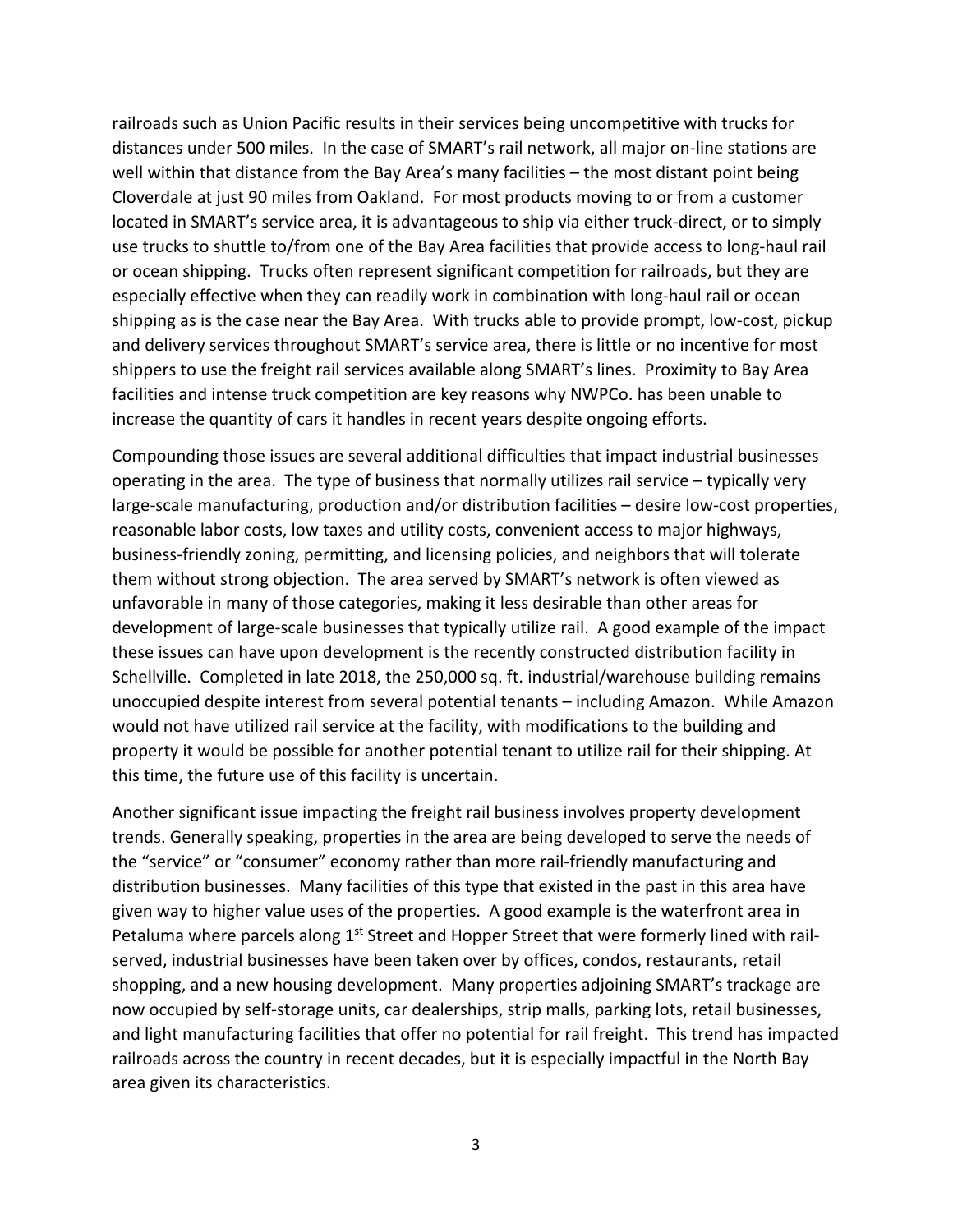

Former rail spur in Petaluma, once served feed mills, now inactive.

Another issue impacting freight movement in the area is the fact that privately-owned railroads are competing against trucks and barges that make use of publicly funded infrastructure. Railroads establish their pricing structures with the goal of maximizing profit, considering the full cost of their track, bridges, and other elements of their infrastructure. Most spending for highways, roads, and navigable rivers is provided by government agencies with users paying only a portion of total costs. This is a critical issue that benefits trucking and water transportation over rail. To illustrate how this impacts SMART, a new customer wishing to receive product shipments at a facility near a rail line can have truck delivery with no investment at all – the truck simply travels by road and backs up to the dock. By contrast, rail service in this case would require an investment of approximately \$1 million for a switch and spur track along with possible modifications to the building to accommodate rail. The competitive transportation market in the area simply does not provide enough of a price difference between truck and rail for most customers to justify such a significant investment. The best hope to close that cost gap is to seek assistance from various public funding sources such as grant programs. Without assistance from public or alternate funding sources to help level the competitive field, it is unlikely that a meaningful number of area businesses would elect to ship by rail.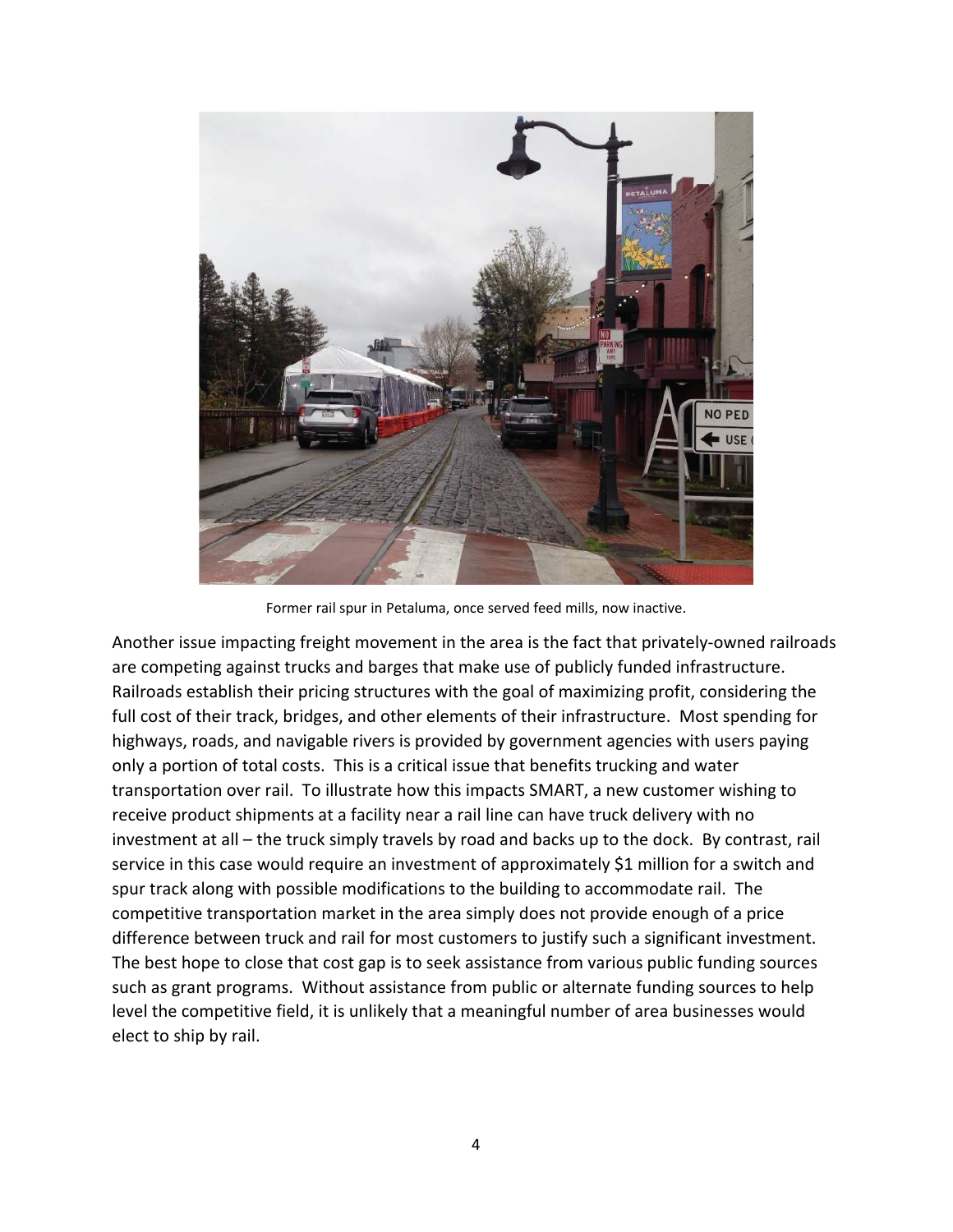### **The North Bay Area Rail Network**

The rail lines currently owned by SMART have traditionally served the local region only, operating as branch or feeder lines with connections to the national rail network. As branch routes, they have never enjoyed the heavier volumes of overhead, or "through freight" that make typical U.S. mainlines financially attractive. A map of railroads operating in the North Bay Area is shown below.



SMART's only link to the national rail network is through connecting railroad California Northern (initials CFNR). Track utilized by CFNR in this area is leased from Union Pacific with the lease containing specific commercial and operating restrictions that impact freight activities of both CFNR and SMART. One such restriction is that commercial activities for long-haul freight on both lines are to be handled by Union Pacific, with UP responsible for establishing pricing, customer communication, contracts/agreements, supplying of cars, etc. This means, for example, that prices for long-haul shipments originating or terminating on SMART's trackage are to be set by UP. UP considers SMART and CFNR to be "Handling Carriers", meaning that they essentially act as contractors to move carloads to and from customers on UP's behalf. In other words, UP fully controls the routing, pricing, and marketing of SMART's current and prospective long-haul traffic, making SMART's customers essentially "captive customers" of the Union Pacific.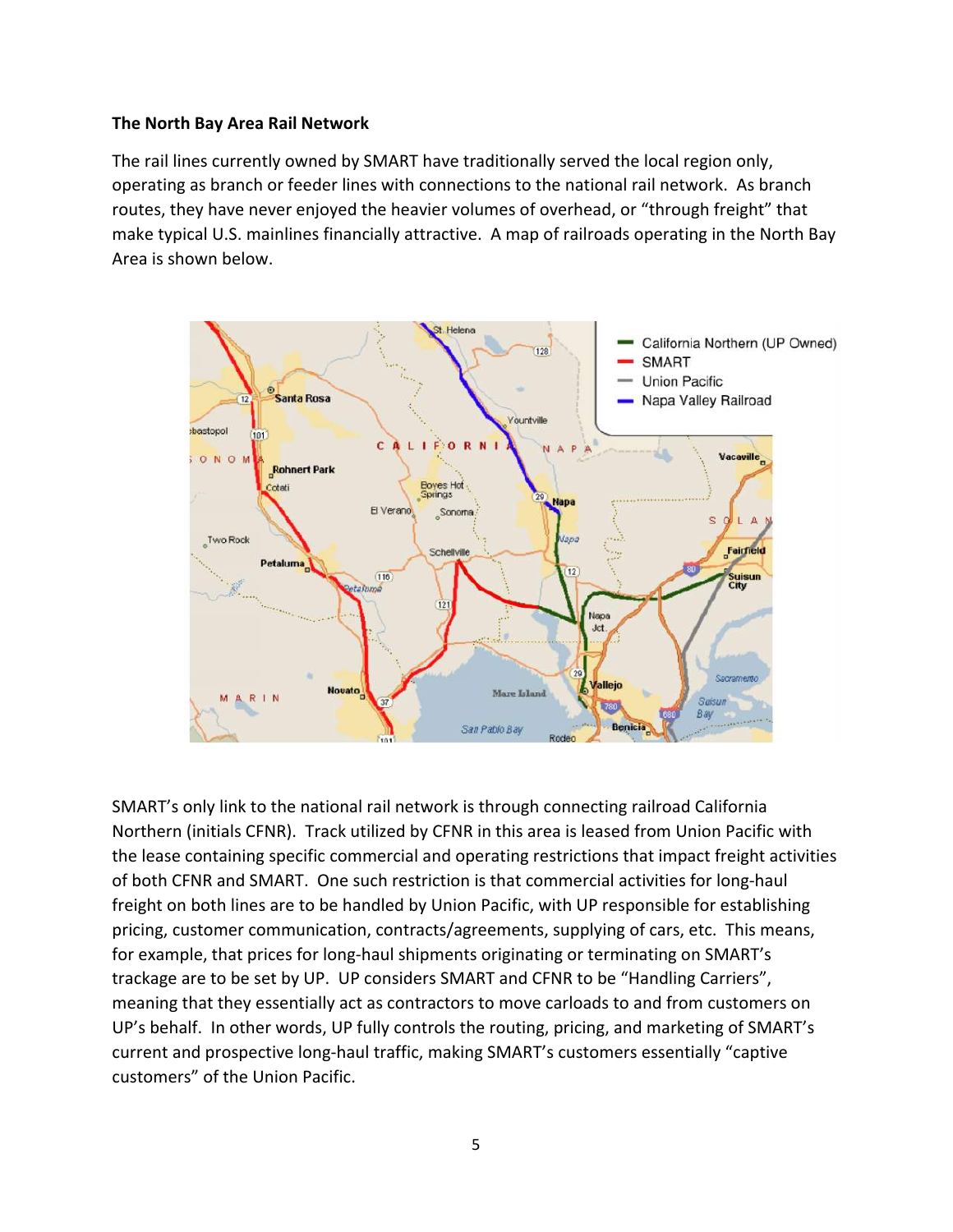With UP having commercial control over its freight traffic, SMART is unable to influence key issues like pricing of shipments. This is especially challenging given the many small-scale customers found along SMART's route network. UP's ongoing strategy of aggressively raising prices on smaller-volume and captive shipments has adversely impacted handling carriers like SMART since the traffic losses that occur along with the steady rate increases erode the traffic base with no way to effectively offset those losses. This situation is one of the key reasons that rail traffic has been lost in the area over the years, and why it will be especially challenging to reacquire it from trucks.

Operational issues also present challenges to SMART's freight business. With multiple carriers needing to handle each shipment moving in or out, there is additional cost and delay involved compared to service provided by a single carrier. A car heading to Petaluma, for example, is normally handled by a UP train from Roseville to Suisun-Fairfield where it is left on a track for CFNR to pick up. When CFNR arrives, they take the car in their train to Napa Junction (American Canyon). From there, the car is moved west to a track in Lombard by a second CFNR crew where it is left for NWPCo. to pick up. An NWPCo. train then takes the car west to Schellville where a connection is made to another NWPCo. train that runs over SMART passenger trackage to Petaluma in the evening. All told, during this 93-mile journey a typical inbound car will be handled by five different crews working for three different railroad companies. The trip can take as little as 24 hours or may take up to four days, depending upon which days of the week are involved and how connections are made. NWPCo., for example, normally operates to and from Petaluma only on Monday and Thursday evenings, more or less frequently depending upon need. This operating pattern is intended to minimize costs while still providing a level of service acceptable to existing customers. While sufficient for today's needs, this pattern would need to be revised with an increased frequency of train operations and tighter connections if additional customers are to be attracted and retained in the future.

### **Principal Freight Markets of the North Bay Area**

**Grain and Feed –** Significant quantities of grain and feed are moved into the area each year in support of the livestock and poultry-raising activities taking place on farms in the region. Grains such as corn, barley, milo, oats, and wheat are currently being delivered by NWPCo. as well as by truck to several on-line customers. The feed mills blend the grain with other ingredients to produce custom-made feeds specifically designed for certain types of animals, primarily cattle/dairy cows and poultry. The raising of animals is a well-established business in Sonoma and Marin Counties, having been active in the area for over 100 years. Petaluma was once known as the "Egg Capital of the World". The outlook for this market appears to be secure, at least for the near-term. Most existing agricultural land is being protected from housing and commercial development by Ag + Open Space and other initiatives that will likely be in place for the foreseeable future.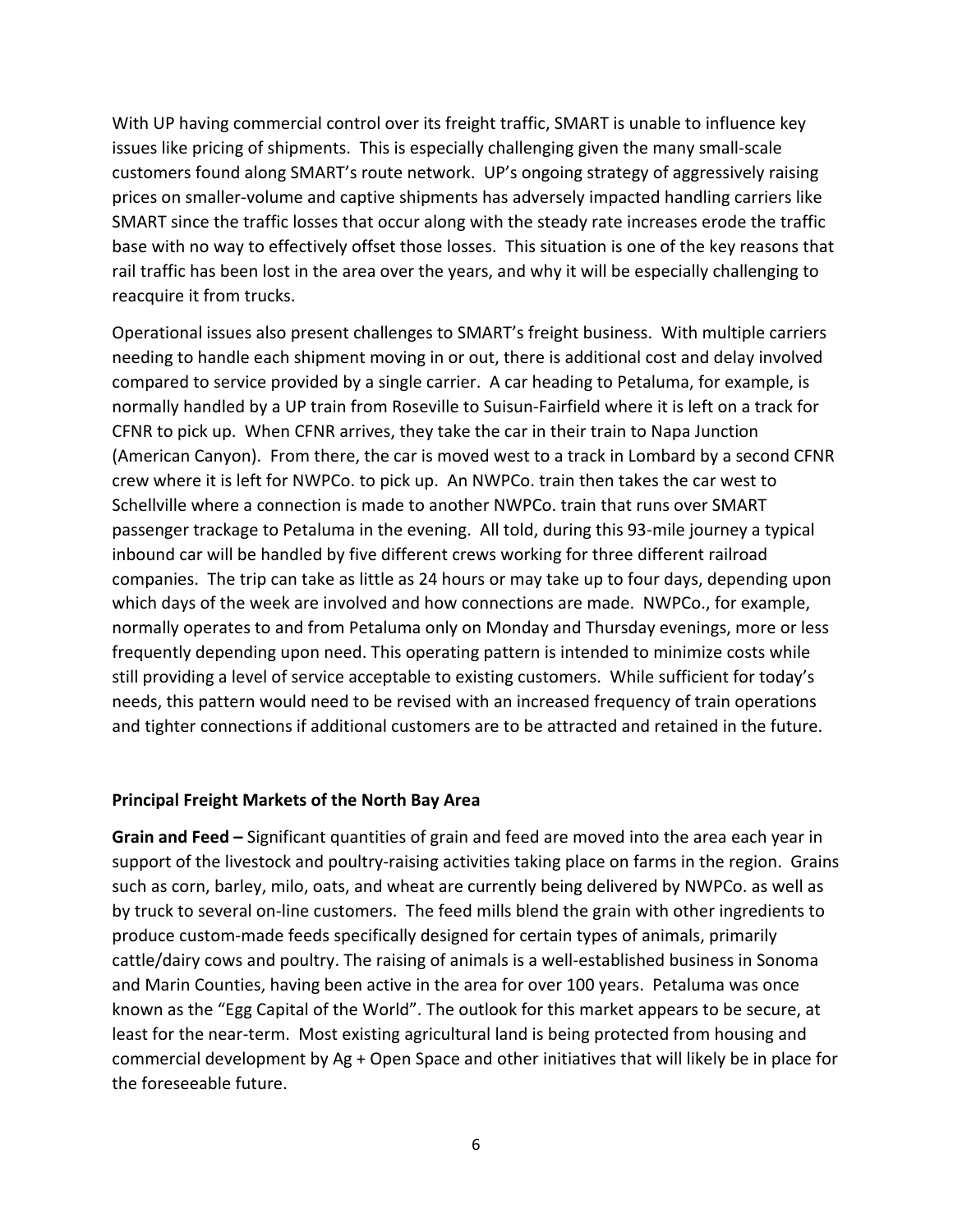In recent decades there has been a shift in demand from conventional grain to non-GMO grains and organic grain and feed products. While non-GMO/organic was a small part of the product market 20 years ago, it now comprises over half of all feed products sold in the area. This has altered the traditional supply chains and forced products to be sourced from a wide variety of origins, including from overseas. The feed mills today receive grain and feed products by either truck or rail, with economics being the key determining factor in their modal decision. A relatively small proportion of the mills' supply is covered by locally-grown grain – most is shipped in from the Midwestern U.S. with minor amounts from other U.S. regions or imported. Since none of the local mills are currently able to unload a unit train<sup>1</sup>, one of the mills in Petaluma currently receives a significant amount of grain by truck from a high-volume terminal in central California that can accept unit trains. This is driven by economics, with the total cost of shipping via the unit train with truck delivery to Petaluma being lower than the cost of shipping a single railcar directly from origin-to-destination. Trucks handle most deliveries to local feed mills from California, Idaho, Washington, and Oregon origins, with the ability for a backhaul in those lanes often making rates even more attractive.

NWPCo. currently handles grain and feed shipments to three customers – Dairymen's Feed, and Hunt & Behrens in Petaluma, and Willowbrook Feeds located three miles north of Petaluma. All grain & feed customers that we spoke with were pleased with service currently provided by NWPCo. – especially with their willingness to hold and then deliver specific cars upon request for no additional charge. Customers were hopeful that any modifications to the existing operation would not negatively impact their service or result in additional fees.



 $1$  a complete train of 100+ cars moving together as a unit from origin to destination, with stringent rules limiting time to load and unload. Unit trains typically offer rates that are significantly lower than single-car shipments.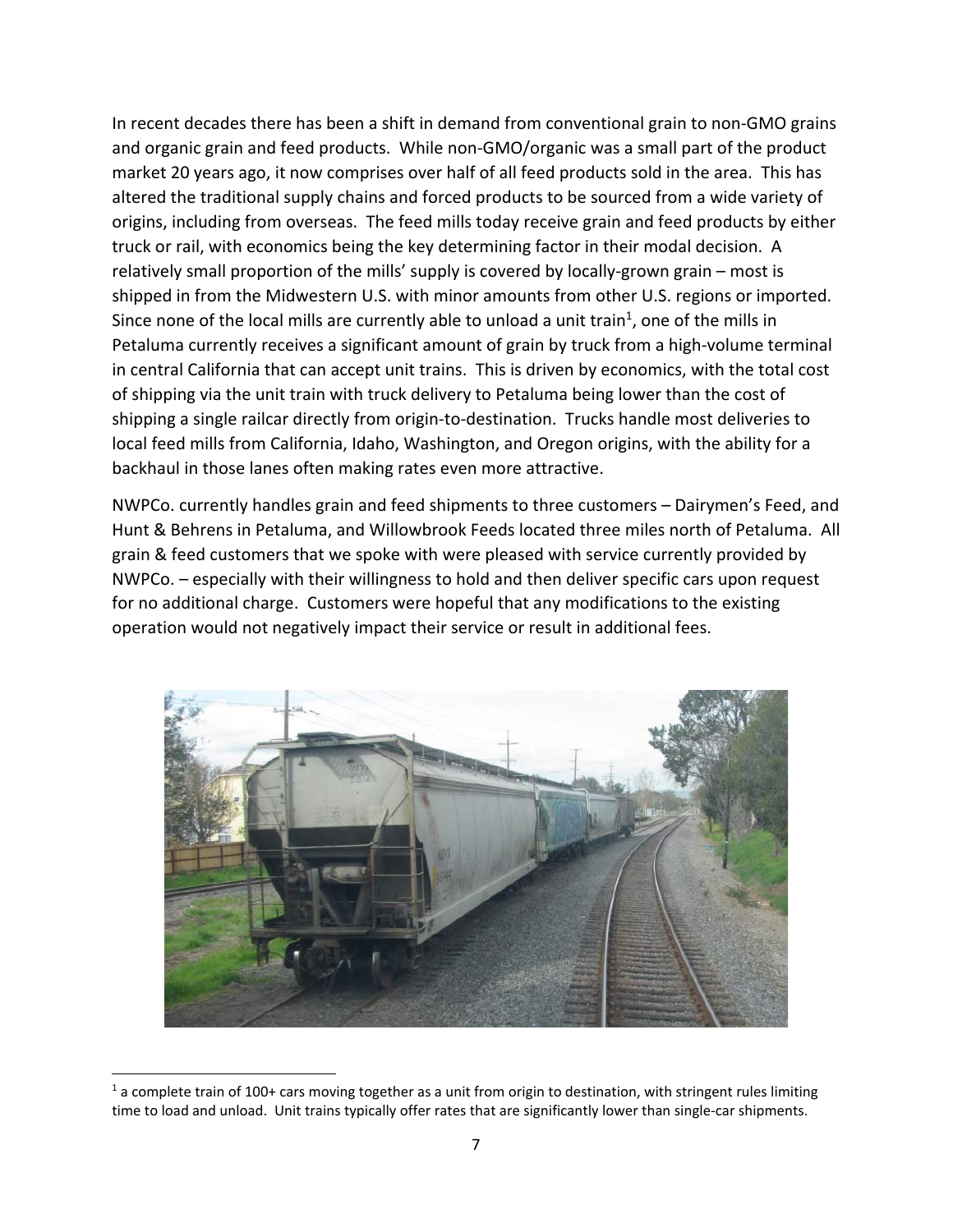Grain cars being held until requested by one of the Petaluma feed mills.

Traffic records indicate that NWPCo.'s gross revenue from this traffic was approximately \$490,000.

### **Lumber and Building Materials**

The lumber and building materials market may represent an opportunity for growth in the years to come. It is the traditional core market for the Northwestern Pacific, with redwood and other forest products having provided the company a steady source of revenue throughout its long history. Several severe service disruptions that occurred from the 1960s through the 1980s eroded rail traffic volumes coming south from mills in Humboldt and Mendocino Counties. With each disruption of service trucks gained a greater share of the market. Rail service to the northern end of the line eventually ended in 1996, leaving truck as the only transportation option for most mills to the north.

There are two basic markets for rail shipping of lumber and building materials in the area – inbound and outbound. Inbound shipments of materials are comprised of forest products that are not readily available in the area, with woods such as pine and Douglas fir and manufactured products such as OSB coming in from distant suppliers. These products are either sold wholesale or retail for construction in the local area or are used for manufacturing of structural components such as trusses and beams that are used locally or shipped out. Many area businesses that sell building materials could be considered lumber yards or home centers, selling a diverse mix of products. Interviews with several of these customers indicated that their primary reasons for not using rail are, 1) they don't want to receive 100 tons of a single type of product at one time, 2) they are unwilling to tolerate the long transit times and variability in delivery times associated with rail, and 3) rail rates are not low enough to provide an incentive to shift traffic from trucks. These types of businesses strongly prefer the timely shipments of smaller, mixed loads of products delivered regularly by truck.

On the other hand, inbound shipments of lumber and building products moving to highervolume wholesalers and manufacturing customers may present an opportunity for rail, especially to destinations north of Santa Rosa. The principal constraint to development of this market is related to current pricing and service levels provided by Union Pacific. Years ago, rail shipping offered a significant cost savings against trucking, making it attractive despite its service disadvantages. At present however, most area customers we spoke with indicated that trucking not only provides much better service, but also provides competitive pricing from most mills where their lumber products originate. This change has occurred primarily because of aggressive rate increases that long haul Class I railroads have taken in recent decades. Indications are that most North Bay Area shippers would not benefit from rail service, and when they can, the margins tend to be slim. Despite this, interviews uncovered a few instances where certain customers could potentially benefit from rail service when handling products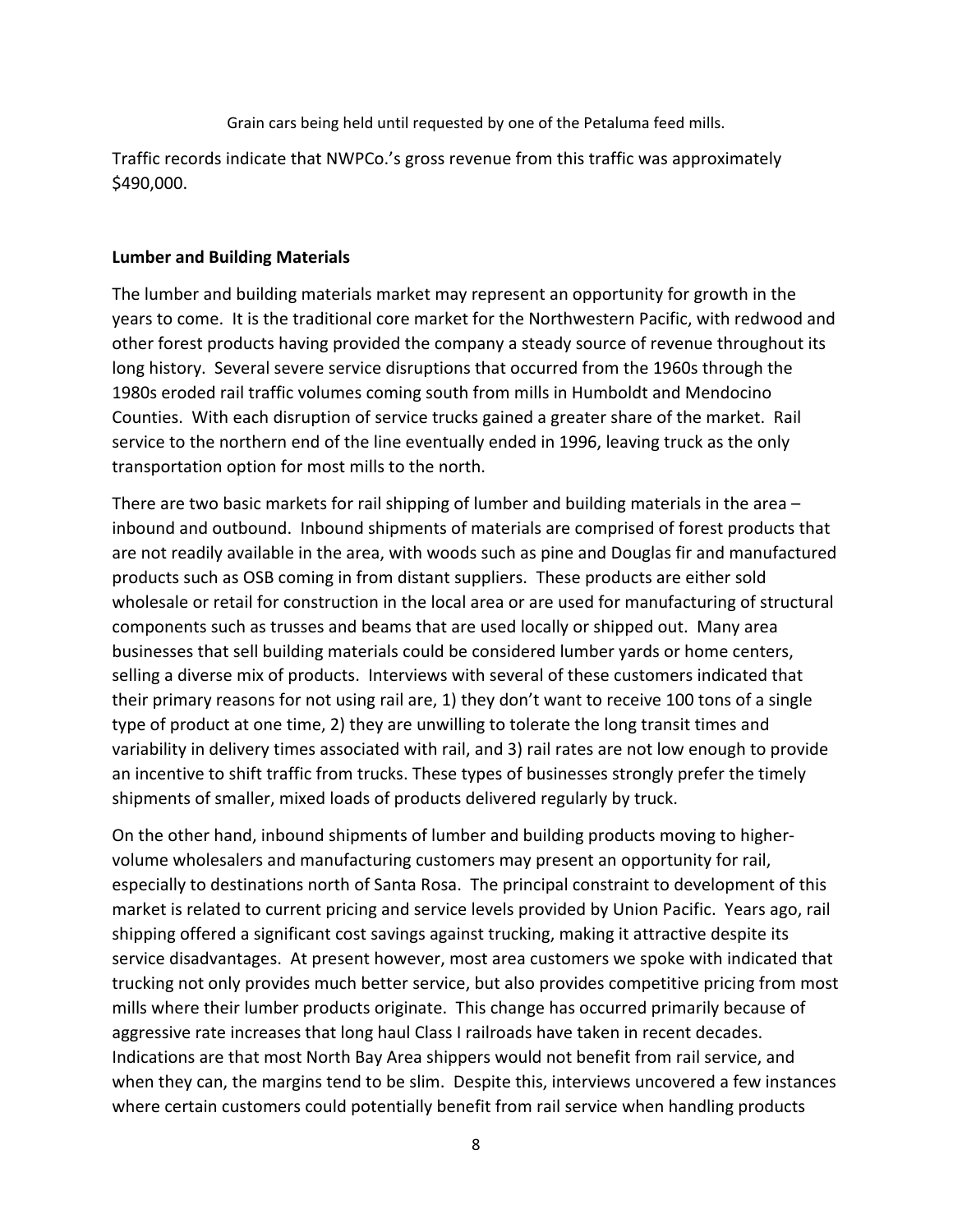from specific origins. SMART's freight rail operator should be in regular communication with potential lumber customers to monitor market conditions and be prepared to act if conditions shift to favor rail transport.

The other market segment that holds potential for rail shipping is outbound movement of lumber and building materials. These products are produced at various mills along the northern end of SMART's trackage and are destined to markets across California, throughout the U.S., and internationally. There had been steady movements of these products in the past, but a combination of NWP service disruptions and aggressive rate increases by long-haul railroads have shifted this traffic to trucks. However, it is likely that marketing/sales attention focused on the larger shippers north of Windsor could result in rail shipping opportunities for SMART under certain market conditions. Products destined to higher-volume customers or distribution centers east of the Rocky Mountains could benefit from rail-direct service when market conditions are favorable. Ideally, lumber and building products would be loaded at customers' facilities via spur tracks, providing the most efficient, cost-effective option for their shipments. While a transload site could also provide these customers access to rail shipping, it is important to remember that the additional cost and difficulties associated with transloading would result in less lumber being shipped by rail compared to direct access via a spur track. Transload sites on SMART's network would also have the disadvantage of being in direct competition with other railroads' transload facilities in and around the Bay Area, which would also limit their market potential.

For the entire lumber category, it is important to note that the aggressive price increases applied to carload rail traffic by major U.S. railroads over the past 25 years have disproportionally impacted smaller volume, branch operations like SMART. Generally speaking, in the 1990s and before rail rates were lower than trucks which provided a significant discount that encouraged many shippers to use rail. However, price increases for rail shipments in recent decades have brought truck and rail rates to similar levels in many lanes, such as to the Bay Area from Oregon, Washington, and Idaho. Several lumber shippers we spoke with mentioned that they had used rail in the past but currently find no price advantage with rail service. This represents a significant obstacle to traffic growth in this market segment, especially when competing to/from points located within the Intermountain and Pacific Northwest states.

NWPCo. traffic records indicate that gross revenue from this traffic was approximately \$4,000.

# **Aggregates and Paving Materials**

The diverse geologic history of California means that most types of aggregate material needed for road-building and construction projects can be sourced from nearby locations. Aggregates – sand, gravel, and crushed stone – are the primary raw materials used in making concrete and asphalt mixtures for paving and construction projects. Since most aggregate material has a low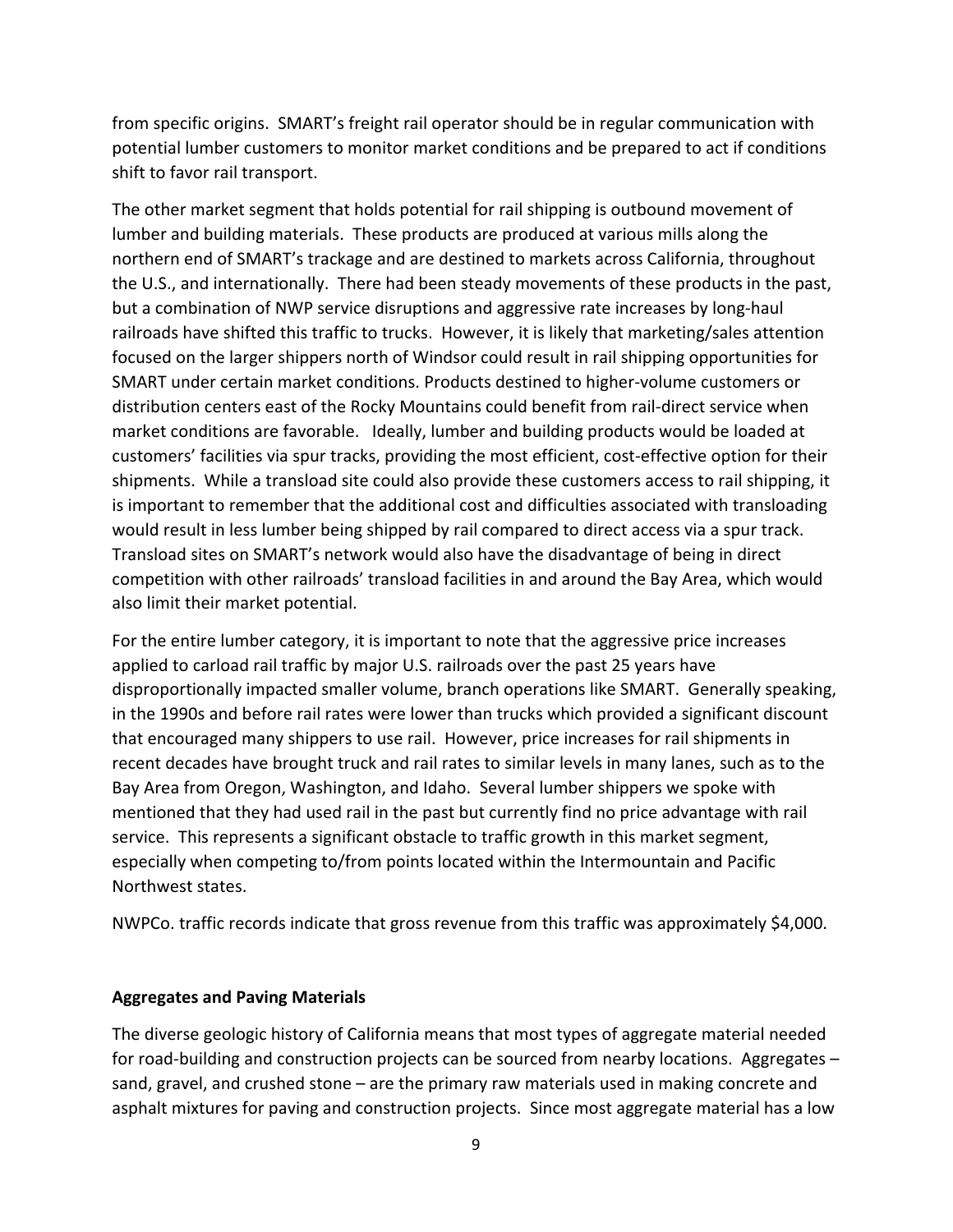value and multiple sources are often available, it is typically sourced locally and transported by truck. One exception we discovered is a local customer who desires a premium type of rock for concrete. He utilizes coastal shipping to bring rock down from Canada, transferring the rock from ship to barge in the San Francisco Bay, then delivering the material to his transfer site via the Petaluma River. From the transfer site, rock is trucked to the concrete batch plant. The low cost of shipping by water allows them to receive the special type of rock from a distant source economically.

Cement used in making concrete is supplied to Sonoma and Marin Counties by truck from one of several plants or distribution terminals in the region. Plants are located near San Jose, in Redwood City, and in Richmond while there are distribution terminals located in Sacramento, at the Port of Stockton, in Union City, and in Cupertino. Local paving and construction companies buy cement from any one of those locations and have it delivered directly by truck to their batch plants where ready-mix is prepared for local delivery.

Asphalt for paving projects is produced by mixing aggregate materials with liquid asphalt that is sourced from an oil refinery. There are several Bay Area refineries that produce asphalt, and they deliver the liquid directly to each customer's mixing plant where the aggregates are added to create the paving material. When shipping liquid asphalt by rail it is necessary to use cars with steam lines so it can be heated prior to unloading so it will flow. Trucks, with delivery times of hours rather than days, do not need to be heated. Trucks can also deliver directly to a mixing plant located near a paving site, which rail cannot always do. For both cement and asphalt-based pavements, efforts to maximize use of recycled/reclaimed material has limited the amount of new material needed for projects, further limiting potential for rail shipping.

With most aggregate, cement, and asphalt being sourced within 100 miles, or having the ability to be delivered by barge, it is unlikely that rail could compete for delivery of these materials to customers in this region.

NWPCo. has not moved any carloads of aggregate or paving materials within the past five years.

### **Railcar Storage**

Many companies that manage fleets of railcars often have the need to store a portion of their cars at various times. This may be due to slack demand, or for other reasons. Car storage services offered by railroads may be of interest to railcar fleet managers, especially when the storage location is close to one of the customer's facilities. Almost any type of railcar may require storage at one time or another, but demand in the North Bay area seems to be highest for tank cars and intermodal equipment.

In the case of tank cars, fleet managers for several different petrochemical companies are looking to store both empty and loaded cars at various times. Their needs relate to operations at their nearby refineries in the Bay Area, with seasonal variability in production runs of certain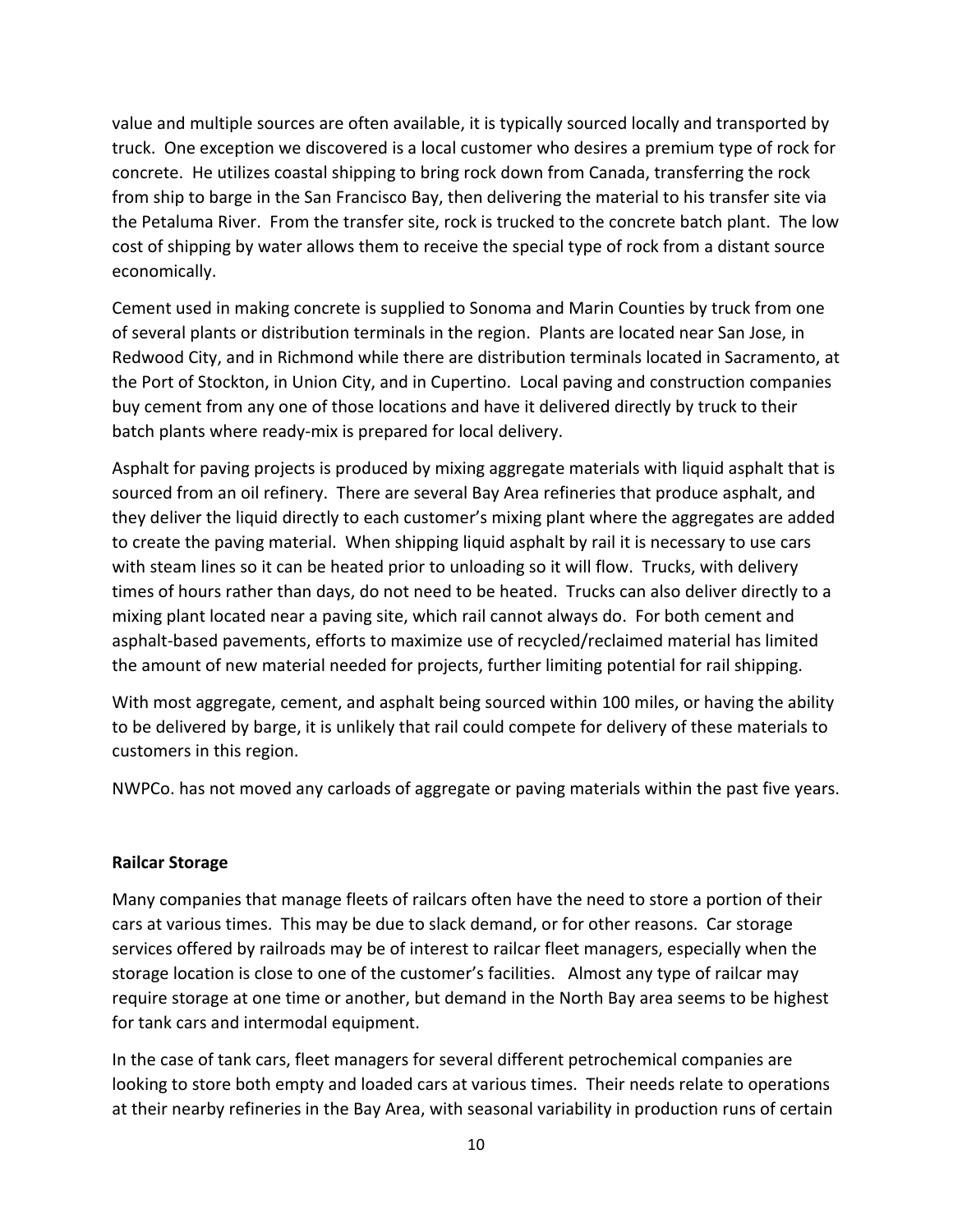types of fuels and periodic maintenance shut-downs having the greatest impact upon demand for car storage. Tank cars loaded with hazardous products as well as empty tank cars with hazmat residue earn railroads premium rates for movement and storage. The higher rates are assessed as compensation for operational restrictions associated with the cars and for the additional risk they present in the event of an accident. NWPCo's existing agreements provide them with fees for handling storage cars both inbound and outbound. They also earn money for storage services – either per car-day, or a flat-rate lease of track space for storage, whether it is used or not. While demand for tank car storage varies over time, conversations with the various fleet managers indicated there will be continued demand for storage space in this area, with SMART's storage tracks near Schellville utilized as long as rates do not increase significantly from current levels.



Railcars in storage on yard tracks near Schellville.

We understand that other fleet managers have also expressed interest in car storage in the North Bay area, one of those being TTX Company. TTX manages a fleet of over 165,000 railcars operating nationwide and they often have need for storage in times of slack demand. The types of cars most often stored are intermodal (carrying trailers or containers) and auto racks (carrying vehicles). Assuming both equipment types can be stored on SMART's trackage, there may be demand for storage if rates are reasonable. TTX has made inquiries about available storage space recently and is likely to need space at various times going forward.

Although the specific customers wishing to store cars may change over time, the overall market for storage of railcars is expected to remain relatively strong in the North Bay area. This should provide SMART with a continued revenue opportunity in the future, as long as space is made available and it is marketed effectively.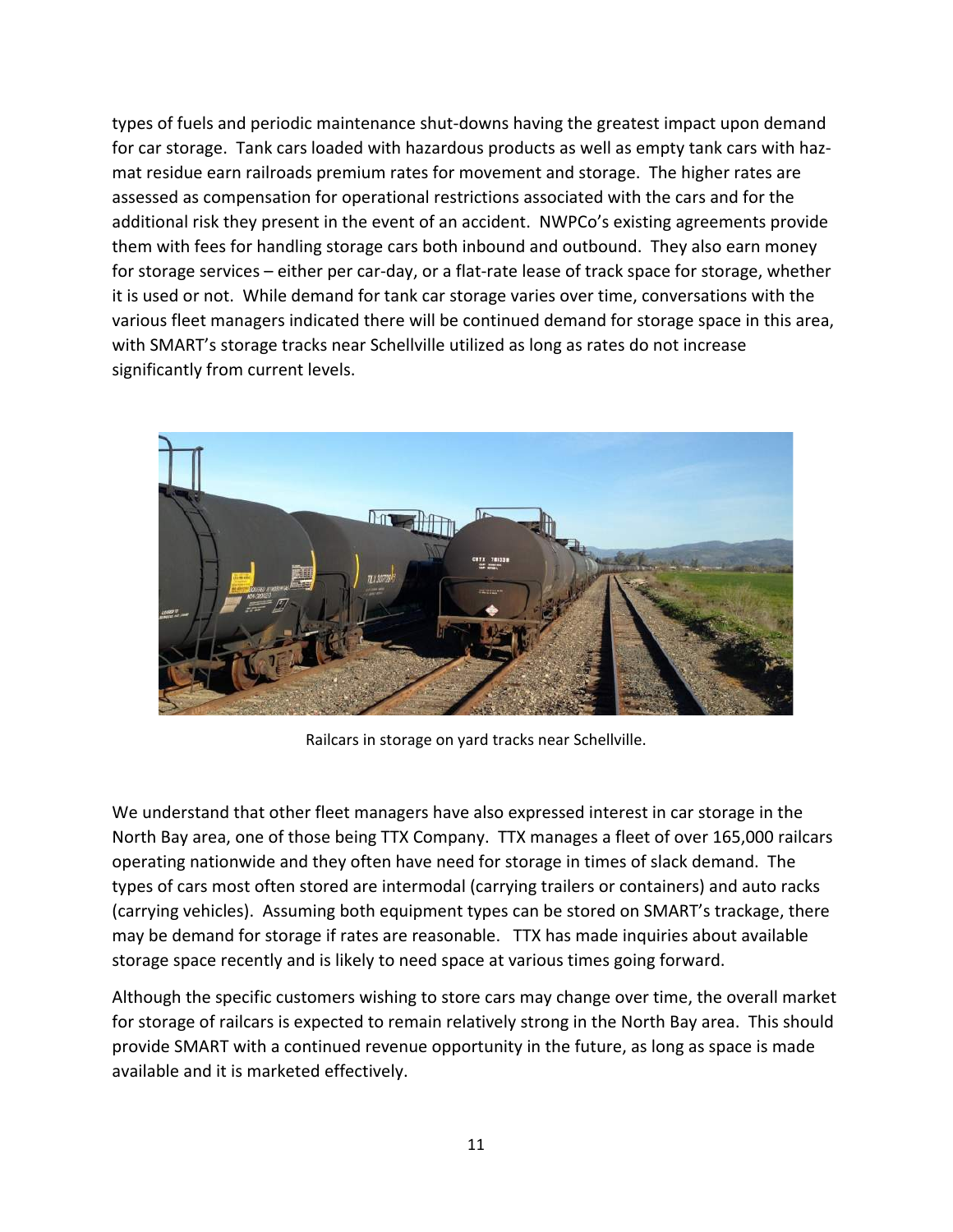As an average over the past two years, NWPCo. has moved the equivalent of 240 empty cars and 125 loaded cars annually for storage purposes. Transportation revenue (for car movement) amounted to roughly \$300,000 annually for both loaded and empty cars. Although financial records were not available, we estimate that storage revenue (daily storage fees plus track leases) for all customers amounted to approximately \$400,000 annually. The issue of hazardous car storage has been discussed. Hazardous cars command higher transportation and storage rates so a loss of this traffic would have a negative impact upon freight revenue. However, we believe that sufficient non-hazardous storage opportunities are available to fill any available storage space, with the net result being a revenue reduction in the range of \$200,000 - \$300,000 annually if hazardous cars are not stored in the future.

# **Historic Equipment Storage**

As of late March 2021, the Golden Gate Railroad Museum had approximately 16 pieces of railroad rolling stock in storage on various tracks in the Schellville area. The equipment is the property of GGRM and is being held for their use. Some equipment is being restored on-site for future excursion service while other equipment is being retained with the goal of preservation. GGRM has a need now and in the future for a safe, secure, reasonably priced storage location for their equipment and the trackage they currently lease at Schellville meets their present requirements. They are interested in storing additional equipment if space were made available. GGRM currently has contracts in place with NWPCo. specifying terms for use of track space at Schellville, as well as provisions for possible excursion service in the future. If terms and conditions of their agreement remain essentially unchanged, indications are that GGRM will continue leasing trackage in Schellville. We understand that GGRM owns certain track assets (north and south tracks at "Victoria Station" in Schellville) along with fencing and power hookups that are in service on SMART property. It is unclear if their ownership would allow those assets to be removed from the property or not, but they are presently being used by GGRM for equipment storage.

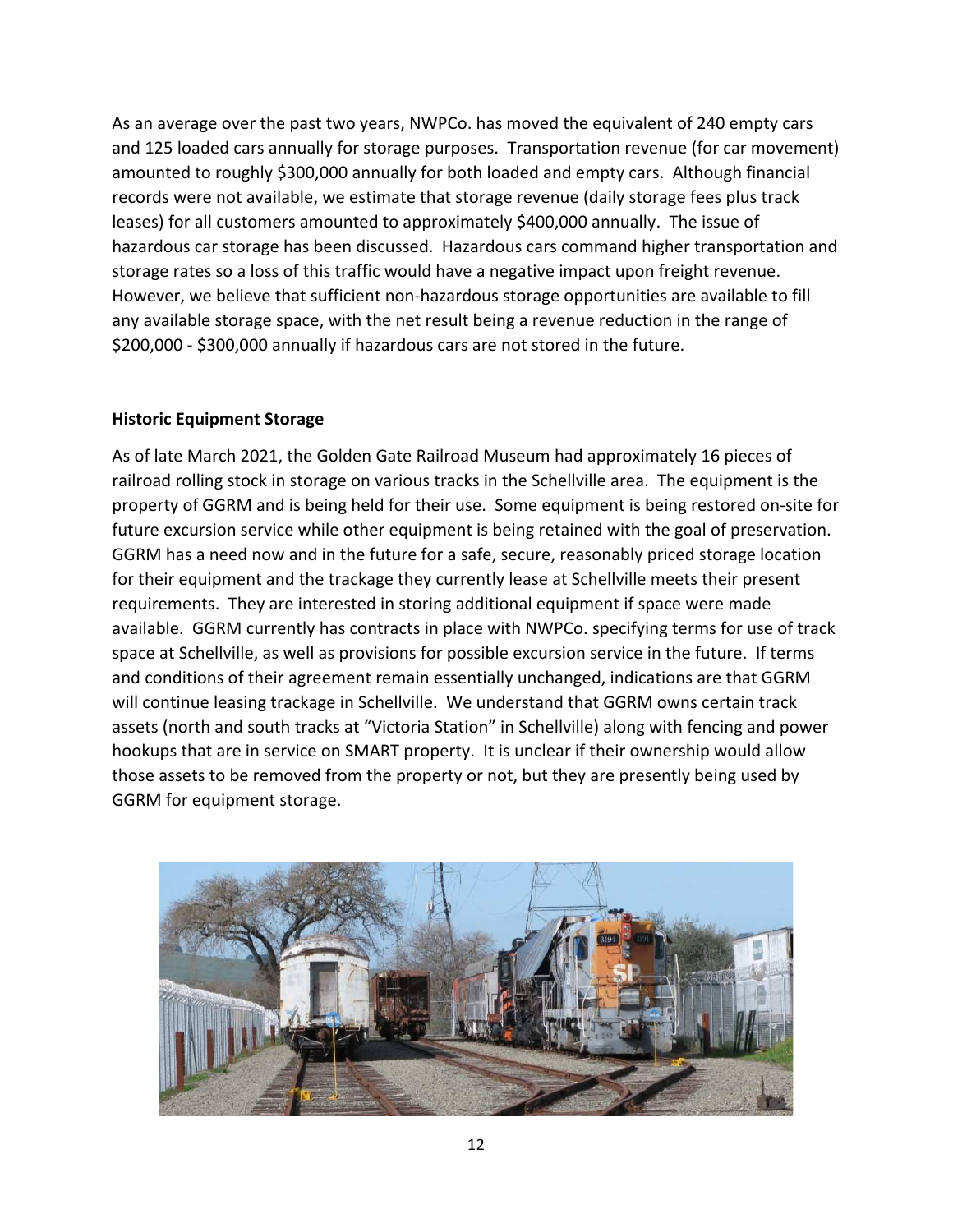Storage of historic equipment for Golden Gate Railway Museum in Schellville.

There are presently two other entities storing historic equipment at Schellville. Sonoma Rail Inc. (aka IFE Leasing) has a contract to provide storage space for rail equipment at Schellville. Sonoma/IFE is currently using the track located north of the Schellville wye and compensation to NWPCo. is in the form of a flat-rate monthly fee. The other storage agreement is with a private individual who leases track space for equipment storage. It is understood that they currently use the track north of the wye to store several diesel locomotives. We were not provided with a contract that specified terms for this equipment's storage. Various people that we spoke with mentioned a significant problem with theft and vandalism of equipment stored in and around Schellville. This issue appears to be the most significant threat to continuation of these storage agreements, with the real possibility that one or more parties could elect to store their equipment elsewhere in the future.

As of March 2021, there were approximately 28 individual pieces of historic equipment in storage in Schellville. Full records were not available from NWPCo., however contracts indicate that the company earned approximately \$33,000 in 2020 from storage of historic equipment.

### **Waste and Recyclables**

As is the case in any populated area, a significant volume of waste and recyclable material is generated each year in Sonoma and Marin Counties. Most streams of material are being managed by contractors such as Waste Management, Republic Services, and Recology, with those companies determining destinations and transport modes for the material they collect. The standard method of handling the streams of material begins with collection at private residences and businesses by truck. The trucks then deliver material to any one of several area transfer stations where it is processed and/or reloaded onto larger trucks.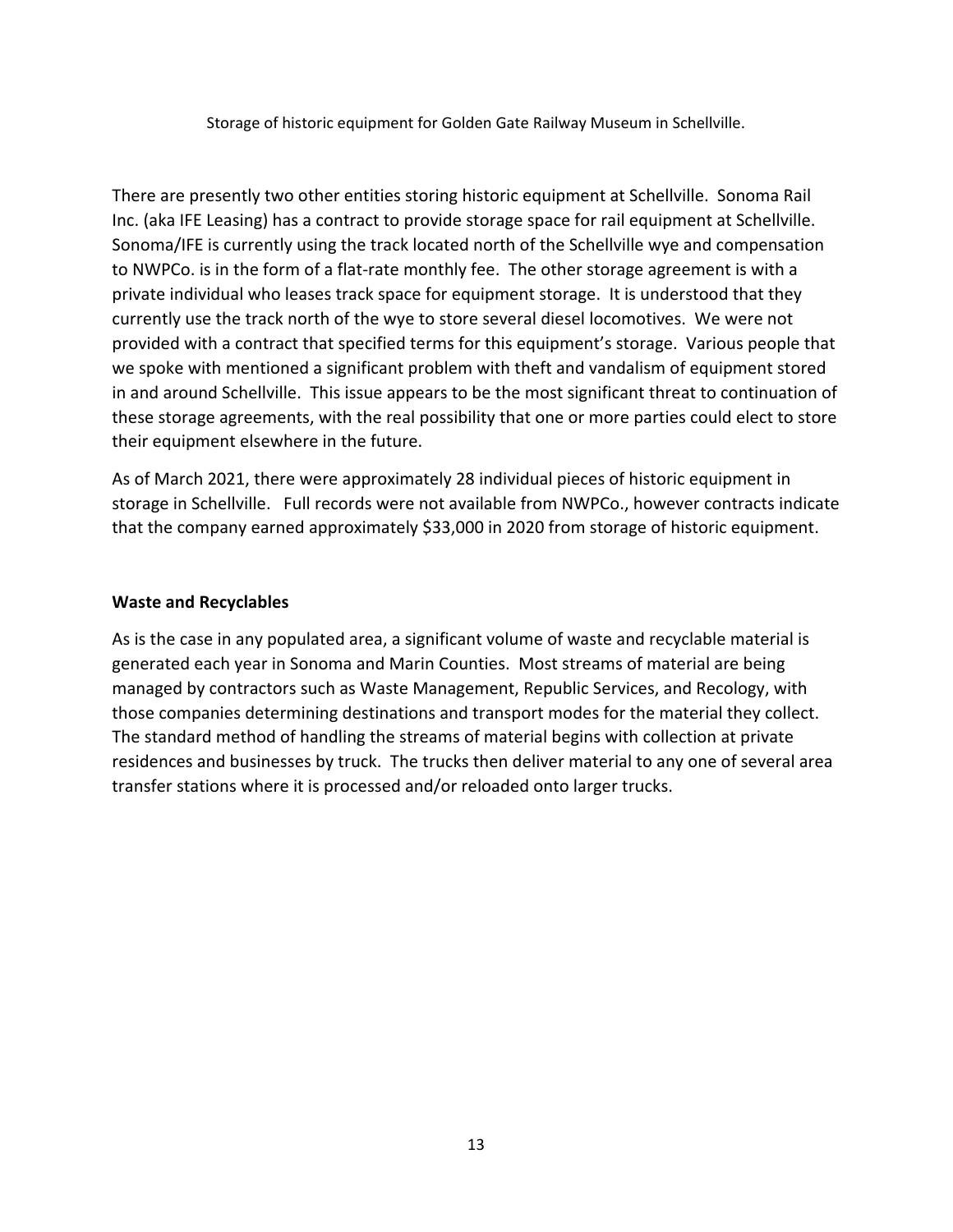

Loading recyclable material in trucks at a Recology transfer station in Santa Rosa.

From the transfer stations, large trucks deliver municipal solid waste (MSW) directly to nearby landfills. The decision to use a particular landfill is driven primarily by economics, with consideration given to both transportation costs and "tipping fees" (the fee charged to dump at a landfill). The majority of the MSW generated in SMART's service area is disposed of locally, going to either the Redwood landfill south of Petaluma, or to the Central landfill south of Santa Rosa, with a small portion taken to the Keller Canyon landfill near Pittsburg. A large portion of the MSW from southern Mendocino County is delivered by truck to the Potrero Hills landfill southeast of Fairfield, CA. In each of these cases, there appears to be no opportunity for rail service because of the short distances involved and the fact that either transfer stations or landfills are located off-rail. It appears that the landfills used today have available capacity and permitting to allow them to accept MSW for at least the next 10 years.

Recycled material is handled as a separate stream, moving by truck to sorting facilities known as Recycling Centers. At the recycling centers, material is sorted by type as various plastics, aluminum, paper/cardboard, glass, etc. Most recycled material is compacted into large bales and sold for raw material for further processing. Approximately 10 different types of material are collected by area recyclers with each being sold in separate markets through a variety of channels. At present, all material is moved from recycling centers by truck. Destinations for recycled material may change over time as markets shift, but at present most plastic, aluminum, and paper generated in the area is being shipped to Asia via the Port of Oakland. Without a change in market economics, there is no opportunity for rail to participate in these shipments. Because of the way glass is handled, however, there may be an opportunity for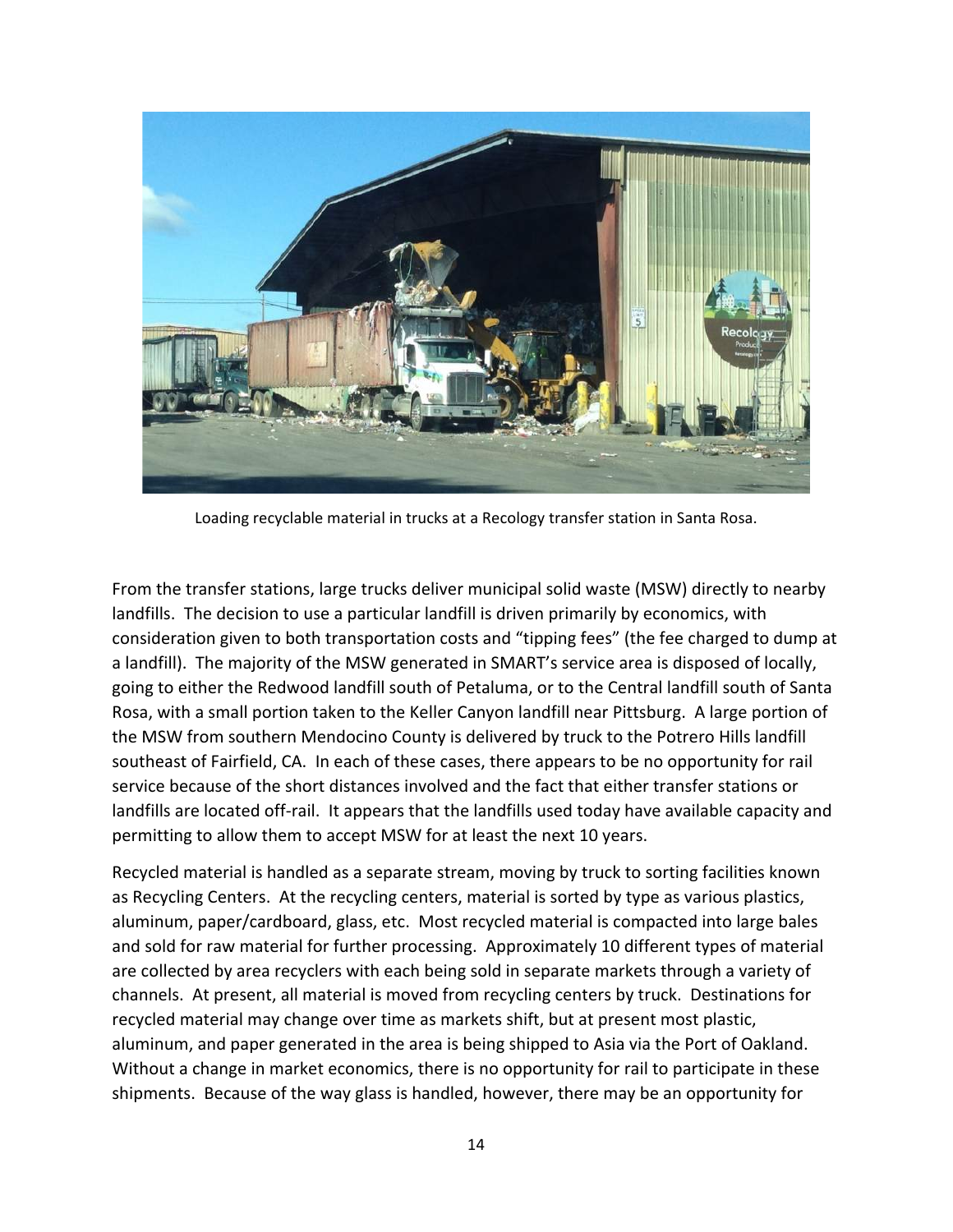SMART to become involved. Recycled glass is crushed and handled in bulk from recycling centers to facilities where it is processed for further handling. Much of the recycled glass collected in SMART's service area moves to a processor in Fairfield, CA whose facility is railserved. Assuming certain challenges could be overcome, SMART has a solid opportunity to handle shipments of recycled glass from recycling centers such as Recology's in Santa Rosa to the processor in Fairfield in conjunction with CFNR. The biggest obstacle in that case is the need to gain access from SMART's mainline – there is currently no switch in place to serve Recology and the cost of a new switch is prohibitive.

NWPCo. has not moved any waste or recyclable traffic in the past five years.

### **Wine and Beverages –**

Lagunitas is a specialty brewer of beer in Petaluma that currently receives malt by rail from a supplier in Alberta, Canada. Because Lagunitas does not have a rail spur serving their brewery, the malt is taken to a nearby spur where it is transferred to truck for delivery to the brewery. We understand that the transload and trucking operation to Lagunitas was established by their malt supplier and they oversee its operation with Lagunitas not directly involved. Lagunitas is one of the larger brewers in the area but Sonoma County's website lists approximately 30 active breweries at last report. With Lagunitas currently using rail for malt delivery it is likely that other area breweries could also benefit from similar transportation options. While the growth of micro and craft breweries has plateaued in recent years, indications are that these businesses will continue producing at roughly existing levels for the foreseeable future. Assuming production volumes continue, there are opportunities for the handling of additional malt that could be transloaded from rail to truck for delivery to area breweries. These volumes would not be significant to any individual brewery, but collectively they could become meaningful. This opportunity would need to be discussed further with individual malt suppliers as well as local breweries to determine whether existing supply contracts or other restrictions would be a constraint. There appears to be at least some risk that current Lagunitas malt traffic could be lost to a transload facility served by a competing railroad. Cost estimates indicate that they have little financial benefit from using the current transload site vs. a competitive site. The best way to secure their business in the long run would be to construct a new spur track to directly serve their brewery, eliminating the need to transload the product.

Sonoma County lists over 250 individual wineries, with the majority selling their products commercially. Wine is shipped from the area to markets within the state, across the nation, and around the world. Until about 1980, most wine was transported directly from wineries to destination either by "LTL" (less-than-truckload carrier) or by a package/courier carrier such as UPS or Federal Express. Through the 1980s, this supply chain transitioned to a different model that utilized large distribution centers (aka "DCs") to consolidate wine shipments for various destinations into full truckloads or rail cars, significantly reducing shipping costs. This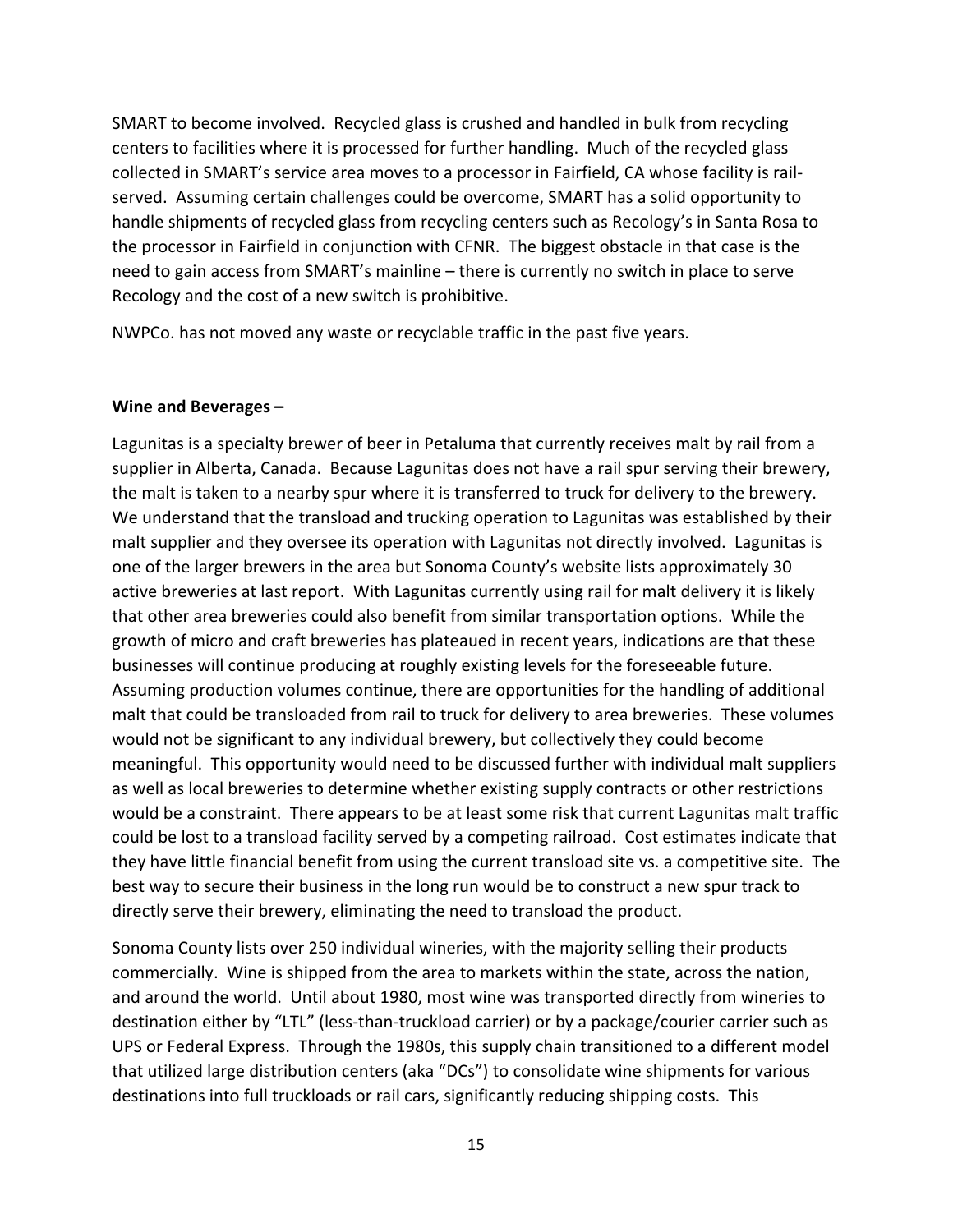distribution network continues to be used for most shipments today, with many of the large DCs clustered in and around American Canyon, near the Napa County Airport. These DCs are operated by logistics providers such as Biagi Brothers who specialize in handling of wine and related products.

For the vast majority of Sonoma County wine producers, it is impractical to ship full truckloads or railcars from their wineries directly to destination. Their lack of scale and broad distribution network makes it necessary to move shipments through a distribution center where they can be consolidated based upon destination. A typical shipment of wine from a Sonoma County winery or storage facility today is picked up by a truck and taken to a large DC. Each DC then consolidates shipments from multiple wineries to make full truckload, container, or railcar shipments for a specific destination. From the DCs, shipments move in a variety of ways, with trucks hauling directly to regional destinations, rail intermodal (TOFC or COFC) used for most long-haul shipping, with carload rail freight used occasionally for shipments to higher volume, distant markets such as Chicago or New York / New Jersey. Distributors receiving those shipments then store them as necessary, then deliver the wine to retailers in their area where it is eventually sold to customers. These well-established supply chains provide area wine shippers with the high levels of service, security, and acceptable rates that they require for their premium, high-value products.

Given the location of SMART's trackage relative to the supply chain for the bulk of the wine producers, it will be a challenge to attract a meaningful amount of wine traffic to rail. It is unlikely that any individual winery could benefit from rail shipping, because of traffic volume and logistics limitations. SMART's best chance to attract wine traffic would be to work with an entity that consolidates wine shipments (such as Alexander Valley Cellars) and/or operates a DC. This would help achieve the scale necessary to justify rail shipping and give SMART its best chance to develop a meaningful volume of traffic. SMART will also need to overcome economic challenges, since the established DC's handle very large volumes of wine and can therefore offer competitive prices when using their services. In addition, if SMART is to develop and retain wine traffic, it will be necessary to provide a main track switch at little or no cost to the shipper, offer consistent, reliable service, and ensure products are kept secure during transit. Lastly, while pure economics and other factors may not favor shipping by rail, if SMART can address the issues mentioned, it may benefit from certain shippers favoring rail over truck as part of an overall environmental sustainability effort that is gaining in popularity.

While there is the potential for wine shipping at some point in the future, no solid near-term opportunities were identified during the study. For this reason, the only traffic in the forecasts for the Wine and Beverages category is the malt for brewing of beer.

Traffic records indicate that NWPCo.'s gross revenue in this category in 2020 was approximately \$112,000 via the transload facility at Willowbrook. NWPCo. has not transported any wine or beverages in the past five years.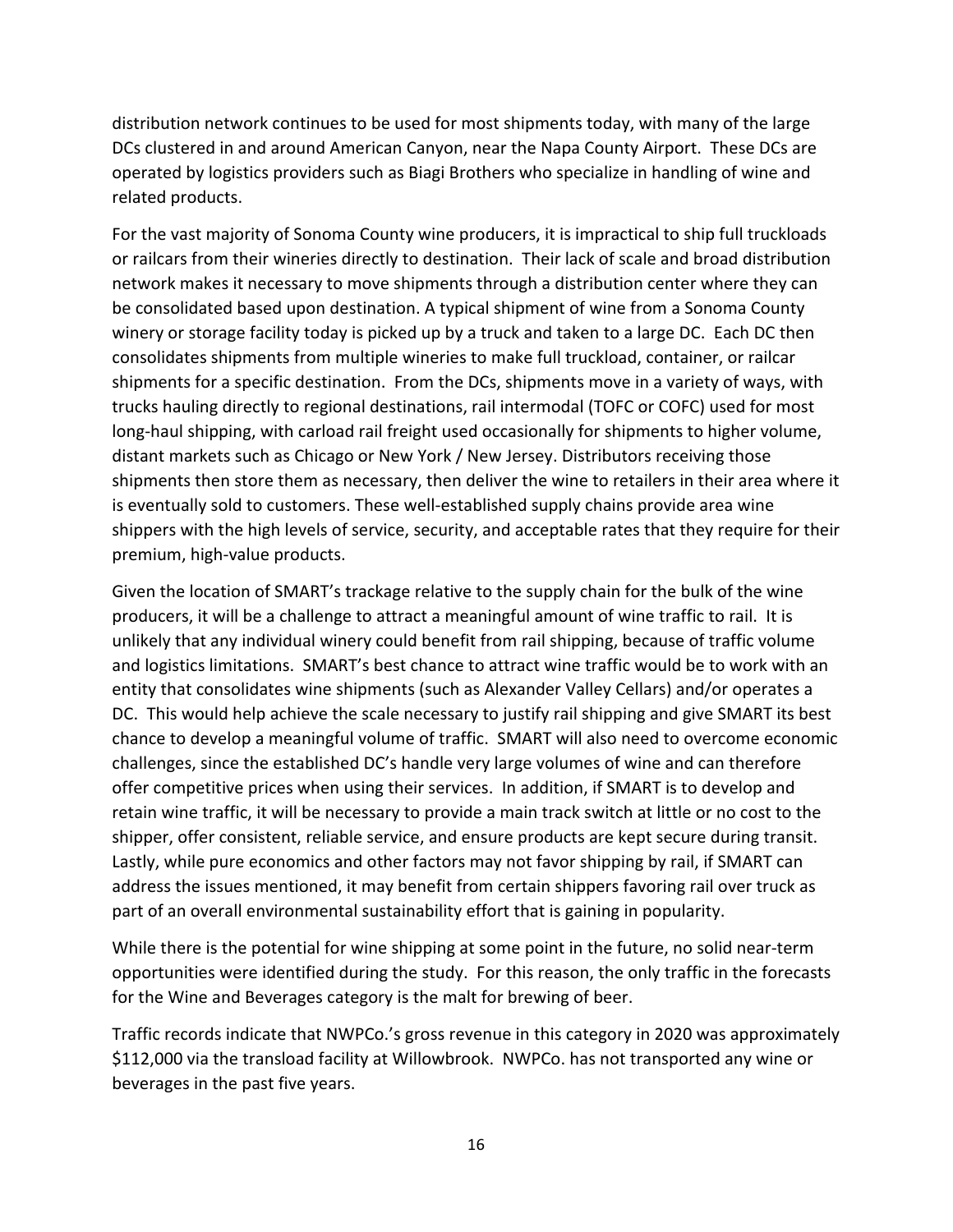### **Transloading Opportunities**

By establishing transload sites – locations where products can be transferred between railcars and trucks – a railroad can greatly expand its potential market reach. With the ability to transfer products conveniently between rail and truck, a railroad can serve customers that do not have rail spurs at their facilities. The challenge in establishing transload sites is finding customers who can benefit financially given the additional handling costs associated with a transload operation. Looking at SMART's current network, the portion of the line with the greatest chance for success would be the segment north of Santa Rosa. One or more transload sites in this area would allow customers to use rail when conditions warrant. These transload sites could be jointly used by SMART when desired, for delivery of track maintenance supplies or other purposes. One such site exists today, at MP 58.5 immediately south of River Road, Fulton. This site could be marketed to freight customers as a facility available for low volume transload activities. Other, larger-scale sites could be established further north based upon availability of suitable land and market opportunities, focusing especially on the needs of the potential lumber shippers in the area. In addition, the Willowbrook site that is used for malt transloading today could be expanded and improved, as mentioned in the previous section.

Products moving into or out of SMART's service area that are often transloaded at other rail sites across the country include lumber, building materials, plastic pellets, grain, feed, malt, and fertilizer. Any of these products could make use of a transload facility having only a track, solid ground, and area sufficient for trucks to maneuver in and out. No immediate opportunities for additional transload traffic were identified during the study. However, depending upon the entity selected as freight operator and availability of funding, one or more new transload sites may be justified based upon market potential on the northern end of SMART's network. Providing transload options would be a key part of a growth strategy for a typical privatelyowned freight railroad with the goal of developing prospective freight business.

Apart from the malt (discussed in the previous section) and the two carloads of lumber that were transloaded on behalf of All-Truss at Schellville (covered in the Lumber category), there was no transloading activity on NWPCo. during the past year. Other cars transloaded during the past five years include a single test car of lumber unloaded at the Pruitt Industrial Park in Windsor and a one-time shipment of transformers for PG&E unloaded at Schellville.

### **Estimated O&M Costs of Freight Shipments**

Operating and Maintenance (O&M) costs associated with the handling of freight traffic will be examined for two basic expense categories – operations and infrastructure. In the operations category, this report will estimate NWPCo's direct operating costs associated with individual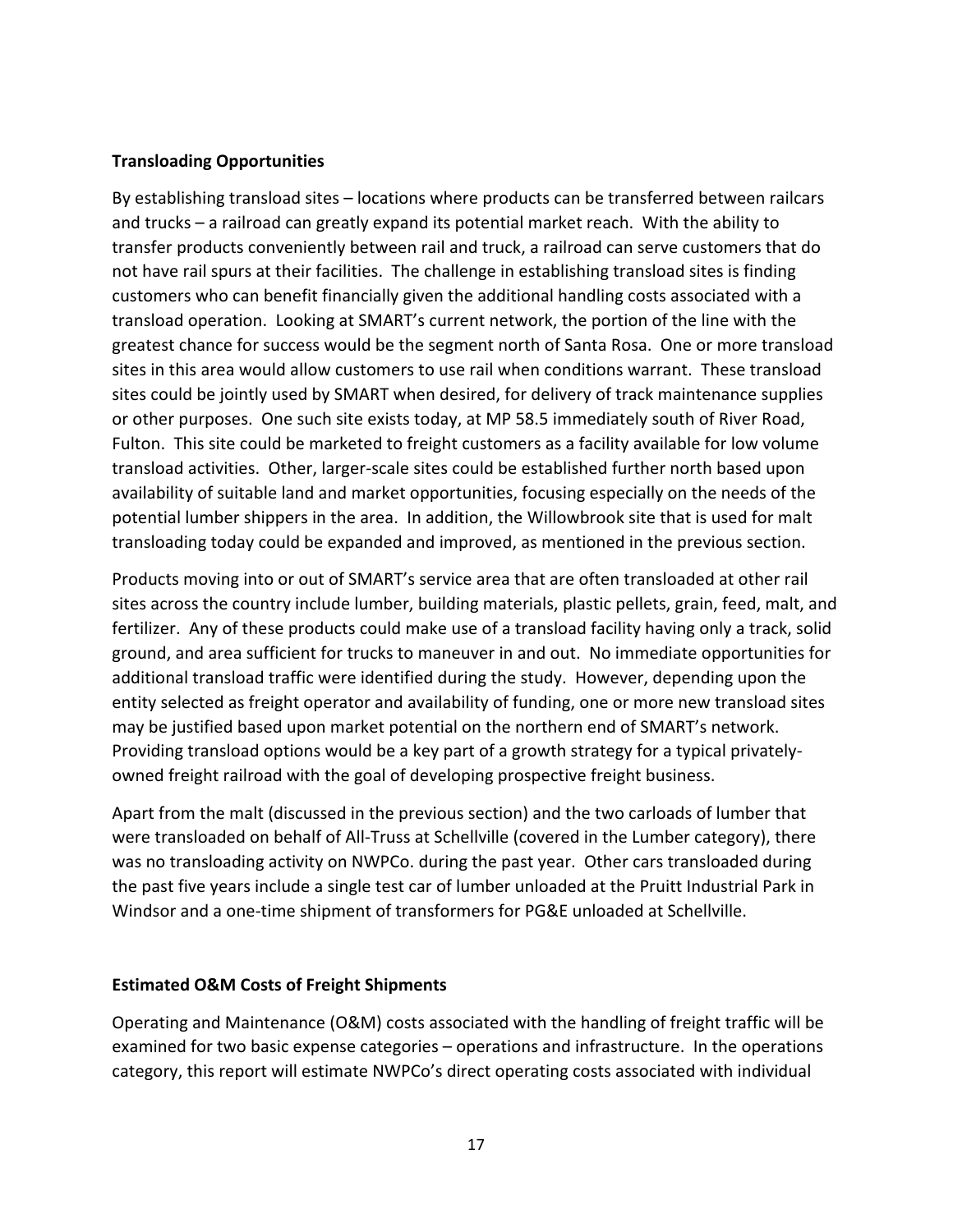freight shipments. The infrastructure category will include track-related costs that SMART would be responsible for.

The cost analysis below examines only marginal costs – the incremental expenses borne by NWPCo. and/or SMART associated with the handling of freight cars on existing trains and infrastructure. In both cases, costs are estimated based upon the best information available at this time. A more detailed review of freight operating expenses under various scenarios will be conducted once full financial statements have been received from NWPCo. and subsequent financial modeling and strategic planning tasks have been completed. Any new freight traffic opportunity that is available to SMART will need to be evaluated on a case-by-case basis, examining the costs and revenue potential associated with the traffic and considering whether grant funding or other external assistance may be available to assist with the project.

**Operations: NWPCo. Freight Handling Costs -** At present, NWPCo.'s normal operation results in two trips per week along SMART's north-south passenger corridor. Two locomotives are utilized on all trips, for reliability reasons as well as for operational convenience. Two employees normally ride the train, and an additional employee follows in a vehicle as necessary, to assist with bridge operation and other tasks. With this basic service pattern in place, operating costs associated with the handling of an additional railcar are minimal. The only significant direct costs to NWPCo. of moving a railcar to and from a customer are locomotive fuel, car hire<sup>2</sup>, and labor. The figures shown in the table below provide an estimate of incremental costs to NWPCo. of handling a single car of grain to one of the active customers located near Petaluma.

| <b>Cost Category</b>    | <b>Notes</b> | Units           | <b>Unit Cost</b> | <b>Total Cost</b> |     |
|-------------------------|--------------|-----------------|------------------|-------------------|-----|
| Diesel Fuel             |              | 444 ton-mi/gal. | \$3.50/gal       |                   | 84  |
| <b>Car Hire</b>         |              | 5 days          | \$10/car-day     |                   | 50  |
| Labor                   | 3            | 30 min./car     | \$60/hour        |                   | 30  |
| <b>Incremental Cost</b> |              |                 |                  |                   | 164 |

### **Incremental Costs to NWPCo. to Handle a Freight Car Estimated for a Typical Grain Customer near Petaluma**

Notes:

1 - Estimated based upon average consumption for a Genset locomotive.

- 2 RR-owned cars allowed 5 free days before fees apply; assume av. 10 days on line; \$10/day rate is average for fleet of cars (1/2 private, 1/2 RR).
- 3 Labor cost estimated based upon typical switching time for an additional car and estimate of NWPCo. gross labor rate for two-man crew.

<sup>&</sup>lt;sup>2</sup> fees paid to owners of railroad-owned cars for time and mileage while cars are in NWPCo's possession.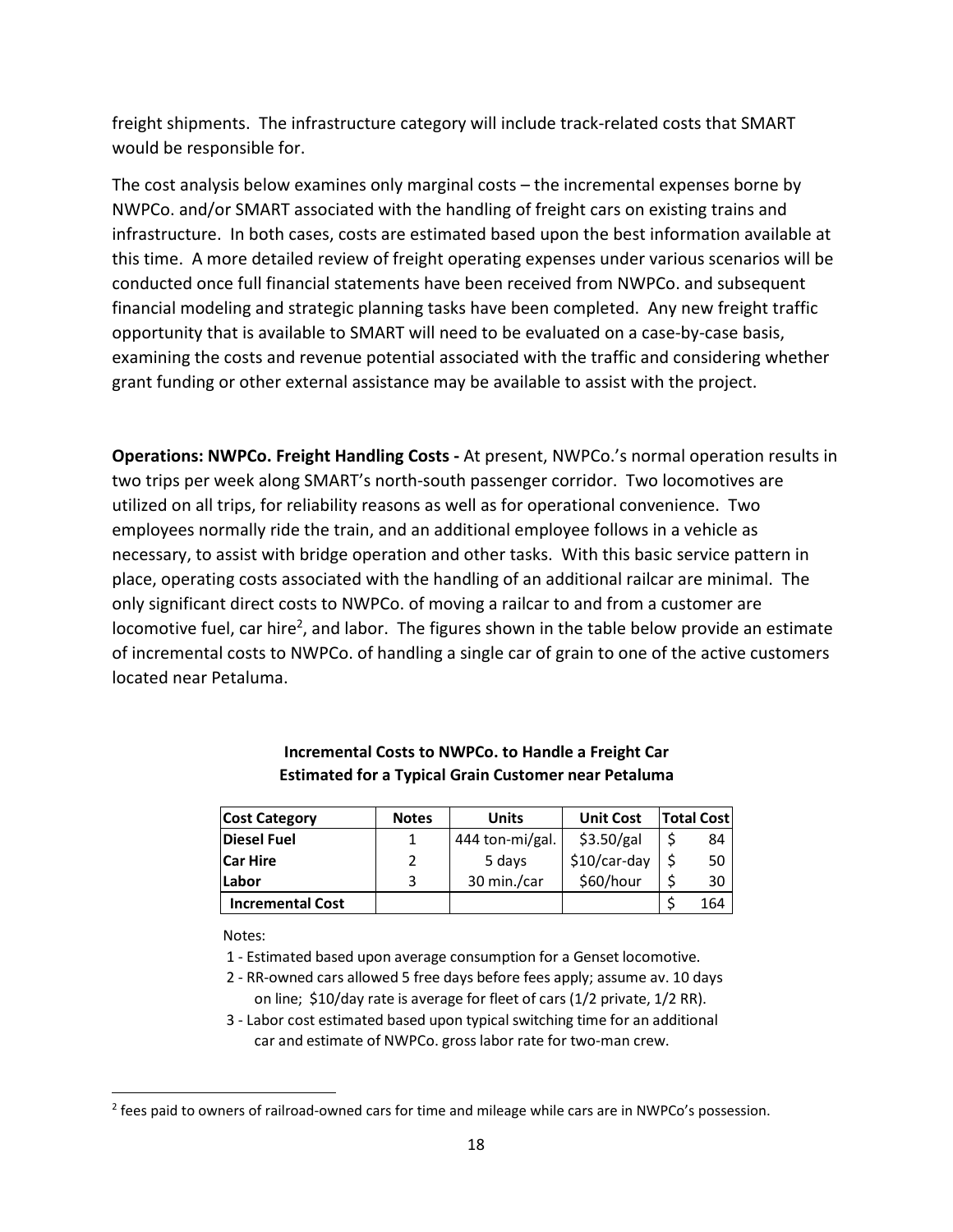The other significant traffic segment currently handled by NWPCo. is storage cars. These cars are moved primarily between the CFNR Lombard interchange and the yard tracks at Schellville, a distance of just over nine miles. Looking at costs on an incremental basis – considering the additional operating costs of a crew handling one more car on their train – storage cars have little impact upon NWPCo's overall operating expenses. Most storage cars are empty, so their low average tonnage means relatively little fuel is burned by the locomotives in moving the cars. All cars are also "private" (not owned by a railroad) so they do not have hourly car hire charges associated with them. An estimate of incremental costs of handling a typical empty storage car Lombard to Schellville and back to Lombard is shown in the table below.

| <b>Cost Category</b>    | <b>Notes</b> | <b>Units</b>    | <b>Unit Cost</b> | <b>Total Cost</b> |
|-------------------------|--------------|-----------------|------------------|-------------------|
| Diesel Fuel             |              | 444 ton-mi/gal. | \$3.50/gal       | 53                |
| <b>Car Hire</b>         |              |                 | no cost          | ä,                |
| Labor                   | ર            | 30 min./car     | \$60/hour        | 30                |
| <b>Incremental Cost</b> |              |                 |                  | 83                |

### **Incremental Costs to NWPCo. to Handle a Freight Car Estimated for an Empty Storage Car Held at Schellville**

Notes:

 1 - Estimated based upon average consumption for a Genset locomotive, 9 miles each way plus 20 minutes switching time.

2 - No car hire charges or mileage associated with private storage cars.

 3 - Labor cost estimated based upon typical switching time for an additional car and estimate of NWPCo. gross labor rate for two-man crew.

Handling a loaded car would cost approximately \$20 additional.

The costs shown above are the more significant "out-of-pocket" or direct operating costs associated with moving a freight car to a customer. Other costs, such as locomotive maintenance, insurance, administrative/overhead, depreciation, supplies, etc., are essentially fixed costs that will not vary significantly with additional traffic handled. These additional costs will be verified and analyzed fully as part of the subsequent financial modeling and strategic planning task work. In all cases we reviewed, revenue received for freight cars far exceeded the incremental cost of handling the cars. This indicates that individual shipments are contributing to operating earnings with relatively high margins, meaning it will be beneficial to add traffic as opportunities present themselves.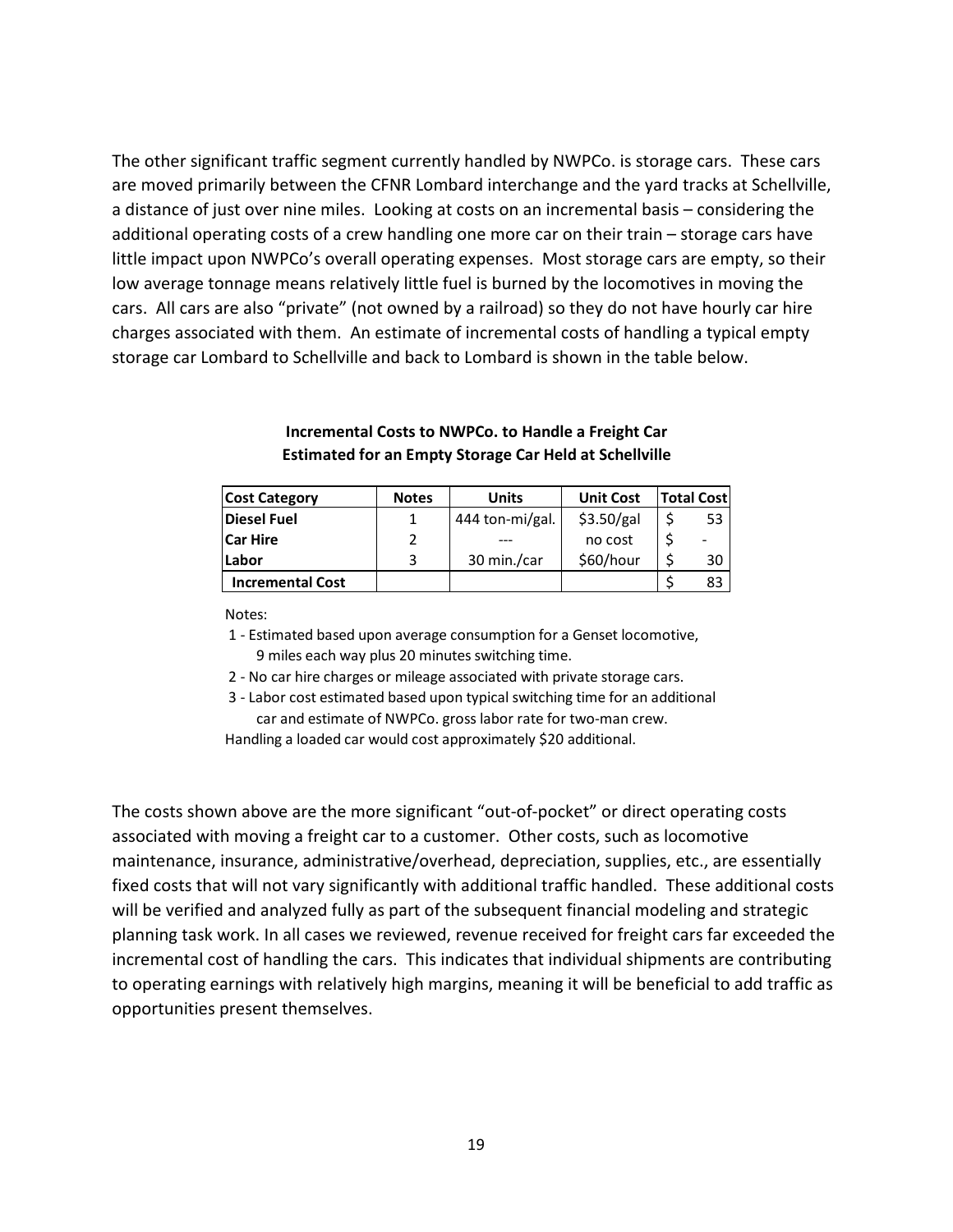### **Infrastructure: Track Maintenance Costs –**

With the necessary infrastructure already in place to facilitate movement of freight traffic, capital spending to support existing freight customers' shipments will be minimal for the life of those assets. Maintenance spending to keep existing track assets in safe condition for passenger operation will be SMART's principal concern as the various infrastructure components age. There are two basic categories of track maintenance that will be impacted by the freight operation – maintenance of freight spur switches and general wear and tear of mainline track components.

**Freight Spur Switches -** The full cost of maintaining each freight spur switch may be considered a direct "freight cost" since those switches exist only to support the freight business. A turnout that provides access to a freight customer's spur will require maintenance to ensure it functions reliably and safely. Like any physical asset, its components will wear over time and require increasing amounts of maintenance as it ages. Looking at each major component, we expect that one of the highest-cost items in the near-term will be associated with inspection, testing, and upkeep of each switch's electrical / signal equipment. These sensitive components are prone to damage from vandalism and from routine track maintenance activities and will require periodic inspection and testing. As technological items they are often upgraded or replaced due to obsolescence or to ensure reliability of these critical safety systems. Other components requiring maintenance are switch points and frogs. As these components wear, they can often be repaired by welding and/or grinding to restore desired profiles. When the mainline is surfaced, tamping of turnouts takes extra time and expense because of the non-standard configuration of rail and ties.

Working with SMART's managers, an estimate of life-cycle maintenance costs for turnouts has been developed. The expected annual spending to maintain a typical main track freight spur turnout is shown in the graph below. Maintenance expenses in the early years are estimated to average \$5500 annually, with the principal cost being inspection and testing of signal equipment. As components age and replacement or major maintenance work become necessary, annual costs increase to approximately \$8000 annually. This amount covers replacement of major components such as ties, points, signal equipment, and the frog. The cost estimate can be refined and improved over time as SMART gains experience maintaining its turnouts and understanding factors specific to its own territory and traffic levels.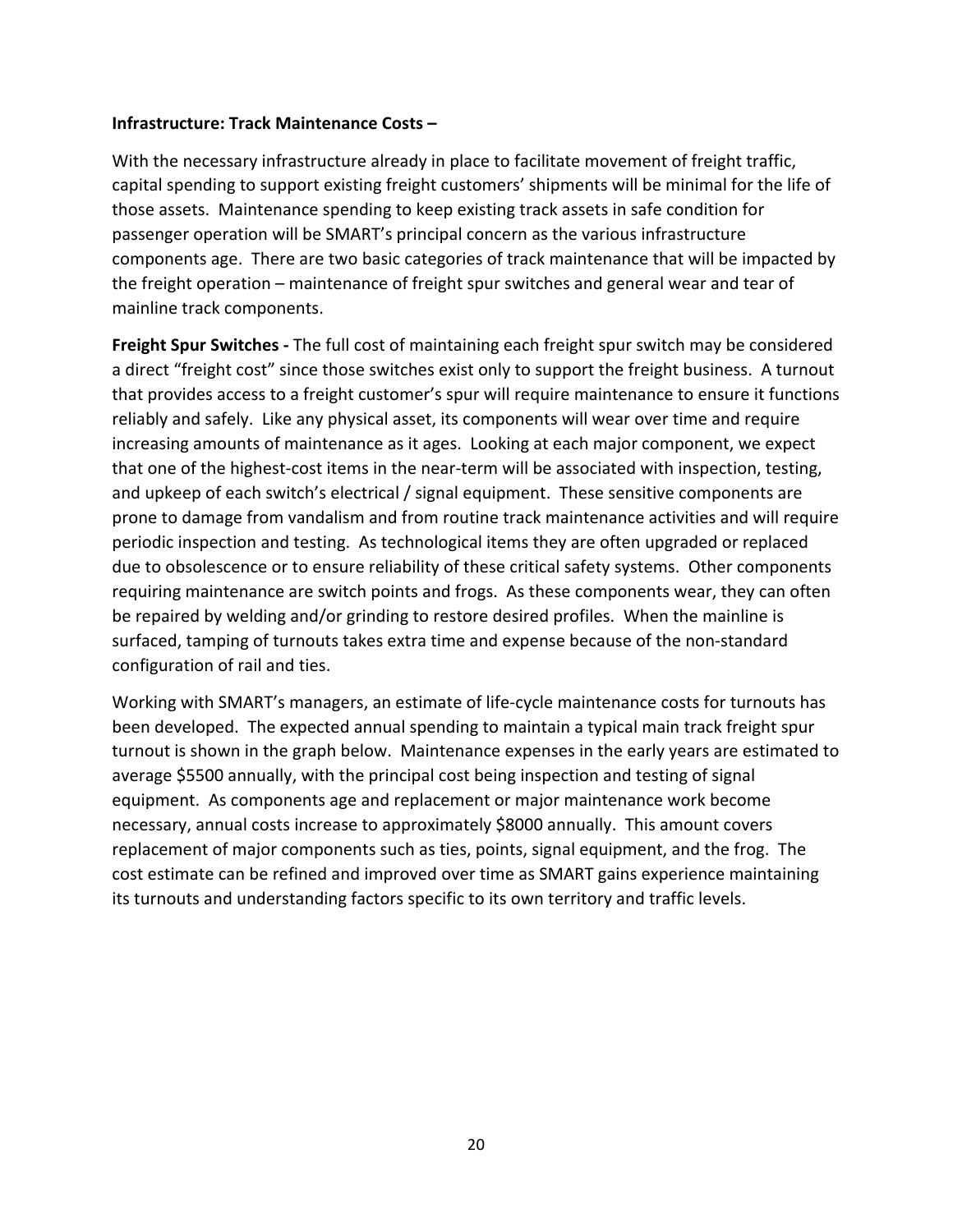

**Other Infrastructure Components** - Assets in this category include all other elements of the infrastructure owned by SMART that directly support the operation of trains, including the main track, switches, sidings, gauntlet tracks, bridges and culverts, stations, platforms, signals, the PTC system, dispatching hardware, and communications equipment. The freight operation that makes use of SMART's infrastructure utilizes the various infrastructure assets to varying degrees – some are not used at all (stations & platforms) while others are essential to providing service (track, bridges, etc). In this section we will focus on asset utilization, providing examples of freight and passenger train usage of assets as a way of determining the approximate amount of wear and tear attributable to the freight service.

When attempting to gauge the impacts of freight traffic on the remaining infrastructure components along the north-south passenger line, it is helpful to first consider overall tonnage and traffic levels for perspective. SMART's expectations for operation of passenger trains along with small, infrequent freight trains results in annual traffic and tonnage that place it at the very low end of the range found across the country. The light axle loadings of the 2-unit passenger trains along with exceptionally low levels of freight activity mean that SMART can reasonably expect to achieve relatively long lives from its track components. At these traffic levels, most components will likely need replacement due to age, rather than due to wear and tear from use. Expected lifespan of SMART's rail provides an example of this. At existing passenger levels (COVID-reduced) and with current freight traffic it would take 658 years for SMART to reach the 500 million gross ton threshold that is often assumed for life of a new rail in tangent track. With the full SMART schedule (pre-COVID traffic levels), it would take 269 years to reach that same level. While that longevity cannot be expected, it puts into perspective the situation that SMART will likely face with major components along its main track – very light tonnage levels will mean that need for component replacement will likely be driven primarily by time rather than by tonnage.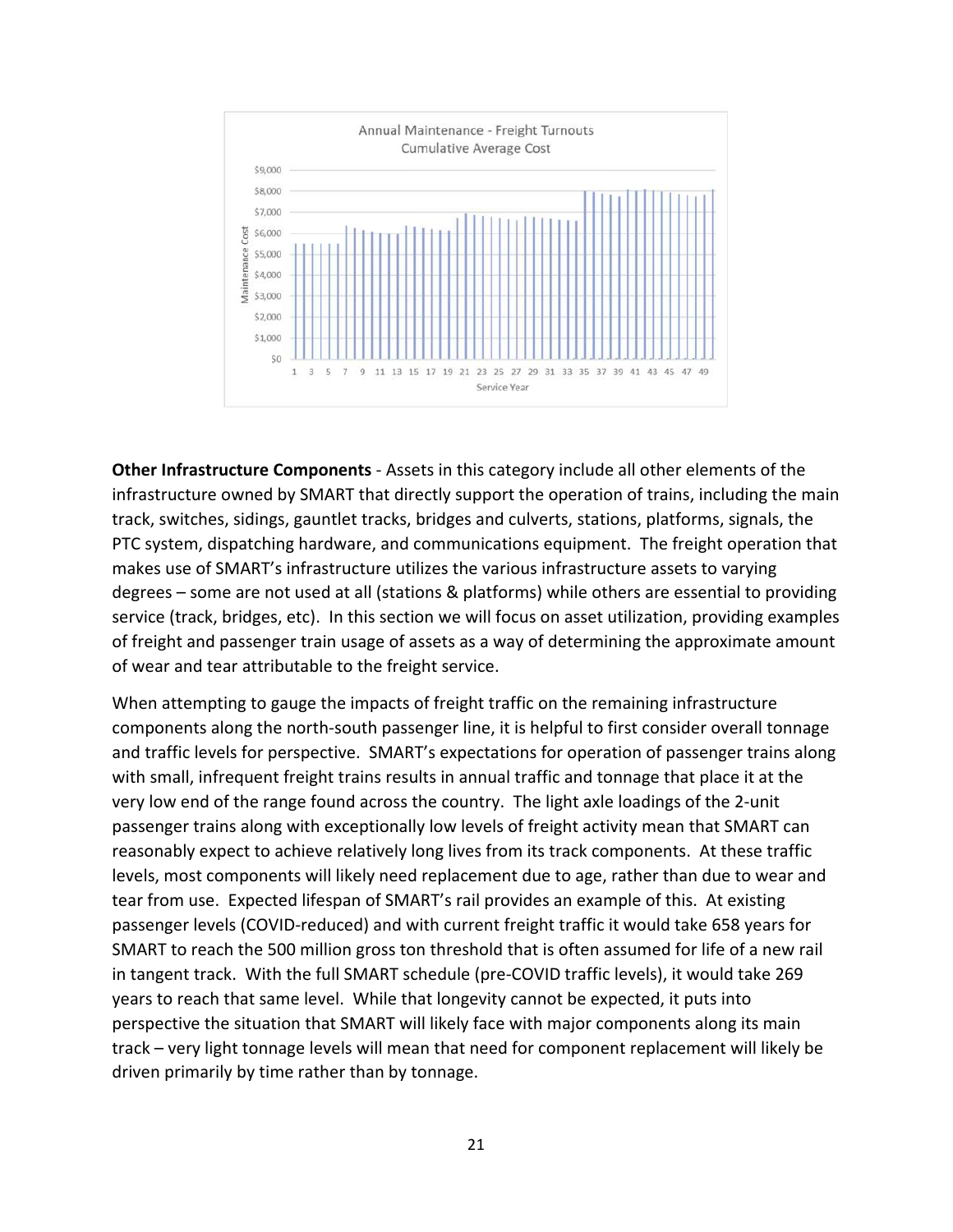Regular passenger trains operated by SMART are comprised of 2-unit trainsets weighing 149 tons or 18.6 tons/axle. A full year of this traffic with the current (COVID-reduced) schedule of 80 trains per week would result in just 610,000 gross tons of traffic annually. Freight traffic results in a higher average axle loading (ranging from 8 up to 36 tons/axle) which will cause more wear and rail fatigue *per car*, but with just 588 carloads moving in 2020, total wear and tear from freight should not be material. At current traffic and service levels, the freight business generates just 149,000 gross tons annually – all centered within the Ignacio Wye – Petaluma segment. By contrast, a typical main track maintained by a U.S. short line railroad would see something in the range of 1-4 million gross tons annually. Many shared freightpassenger main tracks in the U.S. handle well in excess of 10 million gross tons annually.

Looking at the longer-term usage of the joint passenger-freight infrastructure, maintenance impacts of the freight operation will likely be negligible. This conclusion is based upon a review of overall train traffic anticipated on the line and the relative use of trackage by passenger and freight services. Looking at schedules anticipated as ridership recovers from the COVID pandemic, a partial SMART operation of 150 trains per week (the "6-1-6" schedule) would result in 1.2 million gross tons of traffic annually while operation on a full (pre-COVID) schedule would see 210 trains each week, generating 1.6 MGT/year. The relative amounts of passenger and freight traffic operating along the Ignacio Wye – Petaluma segment are shown in the accompanying graph.



Looking next at asset utilization from the perspective of trains operated, SMART's current (COVID reduced) passenger schedule results in operation of 341 trains/month on average as opposed to the full operation (pre-COVID schedule) which results in approximately 900 trains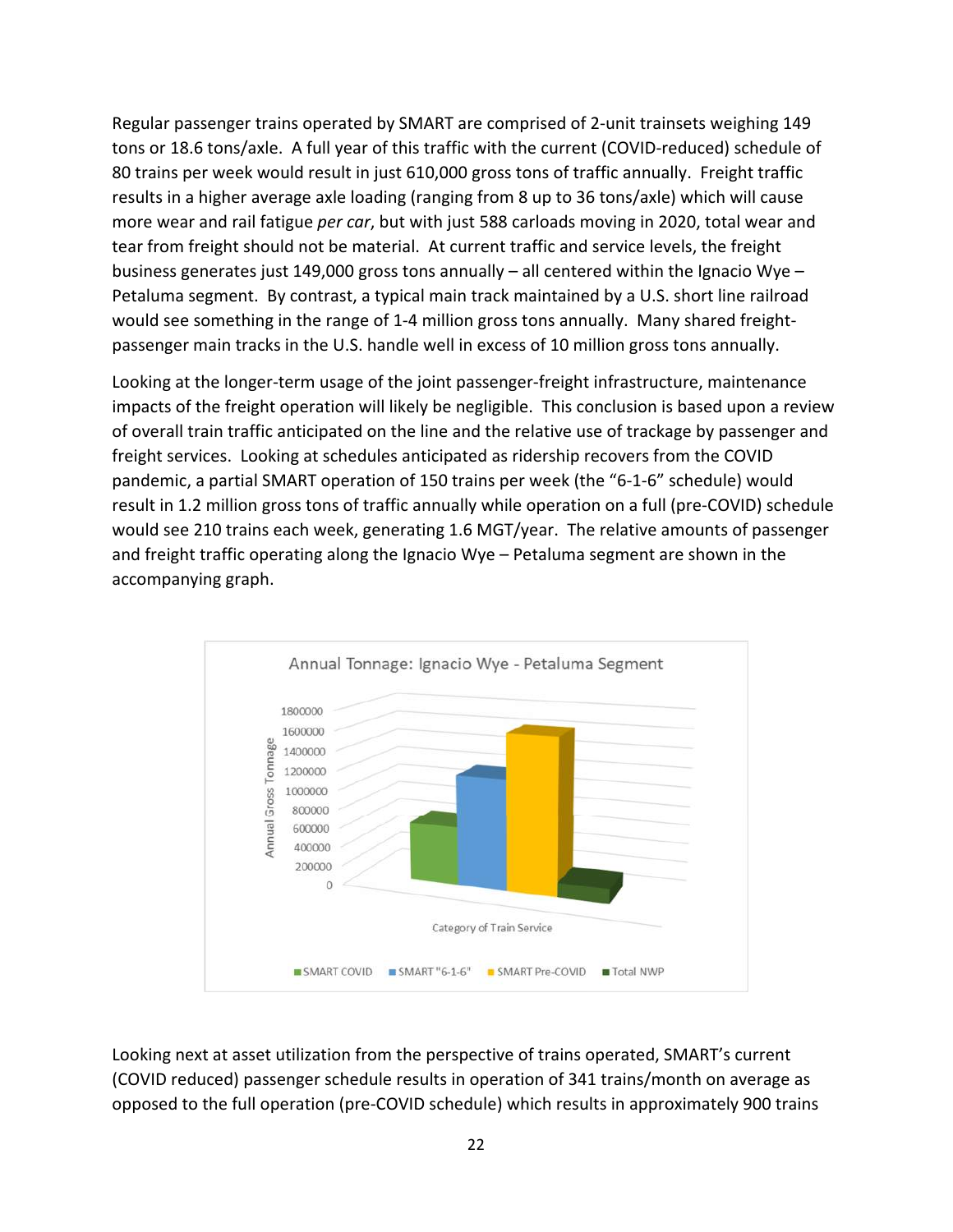each month. With the freight service operating an average of 7.5 trains each month, the freight operation would account for just 2% of the COVID schedule and less than one percent of the full schedule. Activity in train-mile and ton-mile terms shows a similar relationship.



With the freight service accounting for such a small portion of the overall infrastructure usage and considering that "time" rather than wear / fatigue will likely be the primary factor driving replacement of track components, it is reasonable to assume that freight activity will not be a key driver of track maintenance spending in the future. It is likely that the need to adhere to the relatively high maintenance standards of a passenger operation will drive infrastructure maintenance and replacement cycles. In that case, overall maintenance spending would be essentially unaffected by the presence of the freight service at current and expected traffic levels. There will certainly be some degradation and wear of various assets due to freight activity. However, this should not be impactful in terms of overall infrastructure spending for SMART, given that freight traffic is such a small proportion of overall train activity on the northsouth passenger line.

The final infrastructure segment to examine is the "Brazos Branch" trackage that extends eastward from Ignacio Wye through Schellville to Lombard. This segment is freight-only at this time and although there are long-term plans to upgrade the line for passenger operation, it appears unlikely this will occur before the end of the decade. The current condition of track along this line is more than adequate to support the existing freight operation for many years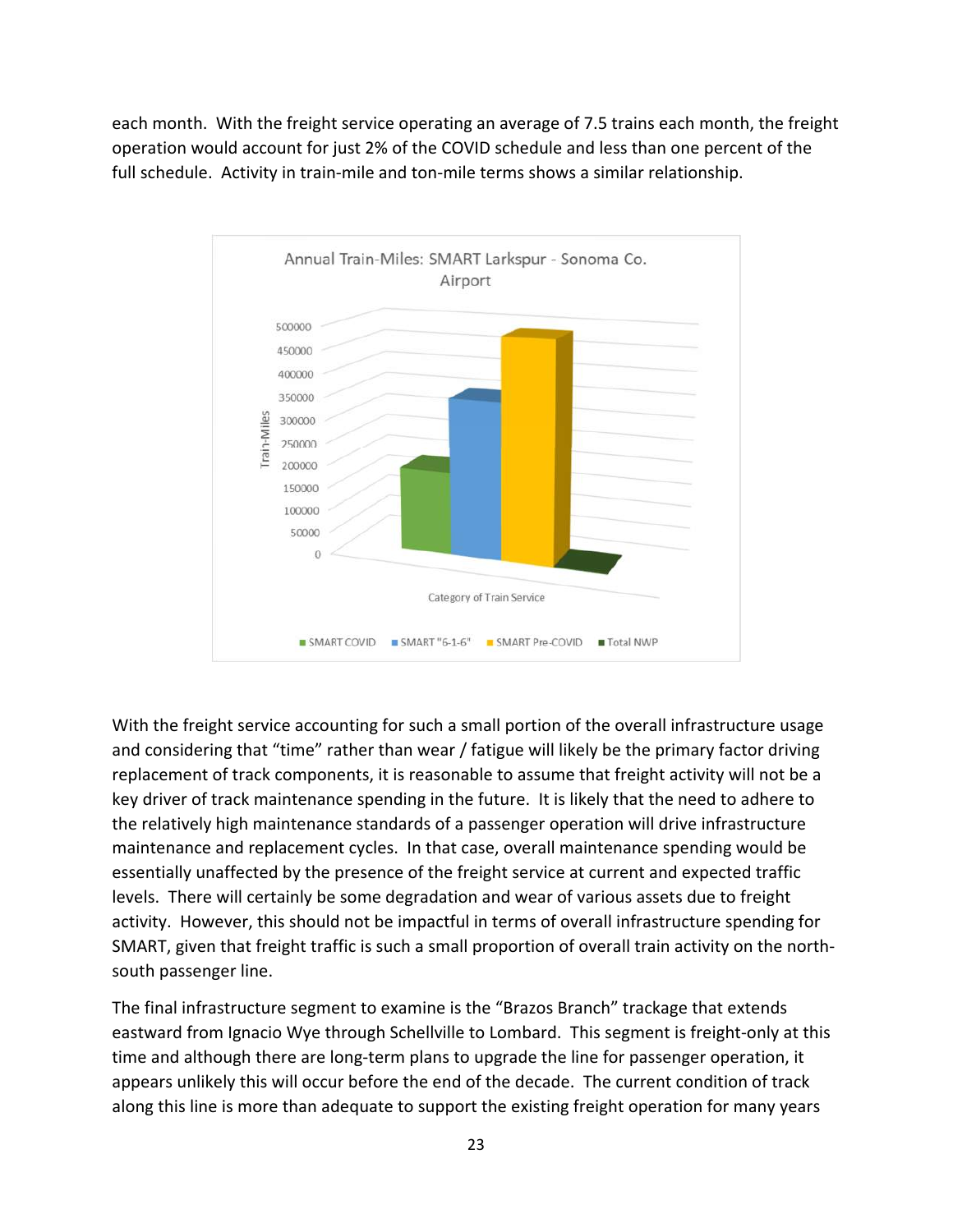with only minimal, routine maintenance. An inspection trip by hi-rail in March 2020 found the line to be in solid condition and more than adequate for the current needs of the freight operation. Overall condition of rail, ties, and ballast appeared to meet or exceed necessary standards. Current speeds are acceptable given the short distances that trains travel and the low traffic volumes. It appears that only minimal work - such as selective replacement of items such as rails, joint bolts, ties, and switch components, along with occasional tamping - should be sufficient to keep the line safe and passable for the foreseeable future. Periodic inspection of trackage and bridges will need to be done and will be one of the more significant costs for the branch. With the extremely low traffic levels that exist today, maintenance costs will be dictated primarily by passage of time rather than by movement of trains. Any moderate increase in traffic levels would have a negligible effect upon the need for track maintenance spending, assuming that higher speeds are not desired at some point.

In terms of overall cost, by far the most significant risk factors on the Brazos Branch are related to flooding and bridges. Flood damage and bridge maintenance and repair issues should be considered carefully since the line has a history of incidents that have resulted in significant cost to the railroad. Flooding in these low areas is common, and bridges – especially the movable structures – can require repairs involving six figure price tags. In previous instances funds for this kind of work have been available through state or federal programs such as FEMA and/or various grant programs. With the freight business being the sole user of this branch, a significant expenditure to repair extensive flood damage or address a major bridge issue will need to be evaluated carefully to determine if it is justified financially.

### **O&M Cost Summary**

With the estimation that freight spur switches will cost approximately \$5500/year for O&M during the first 10 years of service, knowing freight train operating costs and expected revenue, it is possible to calculate a break-even for a potential new freight customer that would utilize a main track switch. Breakeven levels in terms of annual cars are very low, with projected annual switch maintenance costs each year being paid off with as few as 5-15 cars/year.

# **Freight Traffic Projections**

Based upon extensive research as well as numerous interviews with customers, potential customers, and other individuals with knowledge of freight transportation in the North Bay Area, three traffic forecast scenarios have been prepared. The forecast numbers are based upon our best judgement after fully assessing the factors expected to impact the various freight transportation markets in SMART's service area. Summaries of our assessment of each key freight market were presented earlier in this report.

**Base-Case: Continuation of Present Operation -** This forecast assumes that the freight service continues to function as it has in recent years, with essentially the same operating and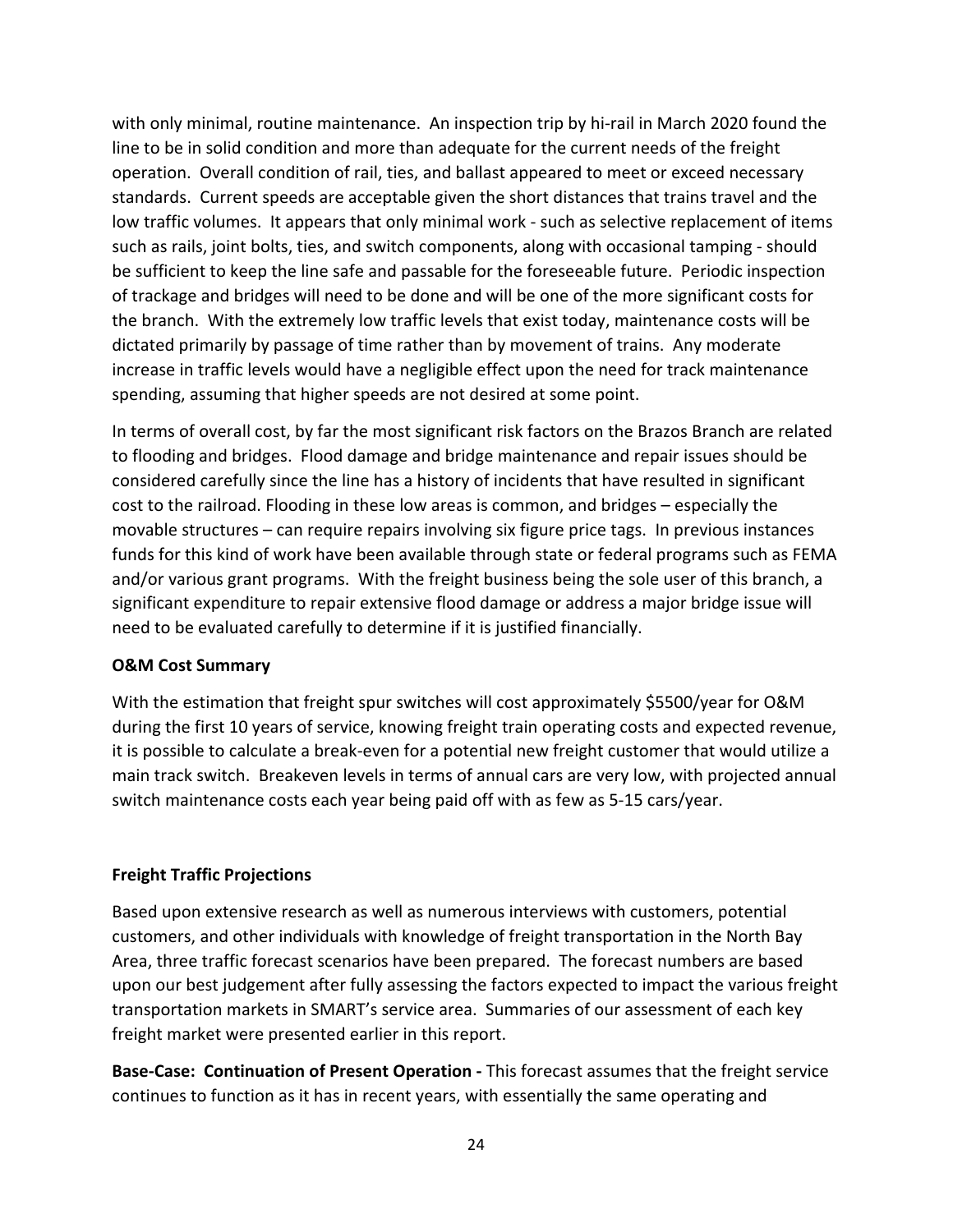commercial practices. This is essentially a "status-quo" forecast without any significant changes or major investments by SMART. The only changes would be to ownership of the freight business, with the likely outcome being additional emphasis on marketing and promotion of shipping by rail. Transload services are assumed to be available in Schellville and at one location somewhere north of Santa Rosa. If the northern transload location is newlyconstructed, the forecast assumes it is paid for by grant funding or by entities other than SMART. Only minor operational disruptions are factored in due to flooding or bridge issues. The forecast assumes there are no significant additions to freight infrastructure (freight spurs, storage tracks, etc) and that existing track capacity continues to be available (such as Burdell siding, Schellville yard, etc). Some minor disruptions are assumed during the NWPCo. – SMART transition but they do not materially impact the amount of traffic handled.

Changes from today's operation reflected in the forecast include:

- Use of a northern transload facility by various customers, developing over time.
- Additional malt traffic for area breweries through the Willowbrook transload site.
- Additional car storage business, making full use of all available trackage including some of the main track north of Windsor that is expected to be inactive otherwise.

In total, the base-case forecast projects \$948,000 in transportation revenue for 2021 growing to \$1.24 million by 2030. Storage/track lease revenue is estimated to provide an additional \$416,000 in 2021 potentially growing to \$677,000 in 2030.

**Downside: Multiple Adverse Outcomes –** The downside forecast assumes several outcomes that would adversely affect freight traffic. Examples of potentially negative issues are: continued aggressive carload rate increases by railroads, significant service disruptions, an aggressive increase in user fees for SMART trackage, loss of customer-responsive service, customers charged for cost of freight switches, only minimal marketing/promotional activities, restrictions to storage of hazardous tank cars, lower daily earnings for storage cars, and land not made available for new facilities such as transload sites. The forecast assumes that certain of these changes occur at various times. The Downside scenario is not intended to be a forecast of future events – only an illustration of the impact that various possible outcomes could potentially have upon freight traffic and revenue levels.

Significant changes reflected in the forecast include:

- Lagunitas' traffic is lost to a competitive transload location (the base-case forecast for 2021 generates \$133,000 in revenue).
- Without Lagunitas' malt business as an anchor, new malt business to other breweries fails to develop.
- A portion of the grain now moving to Petaluma feed mills is lost to intermodal; net impact is a reduction of \$156,000 in annual revenue by 2030.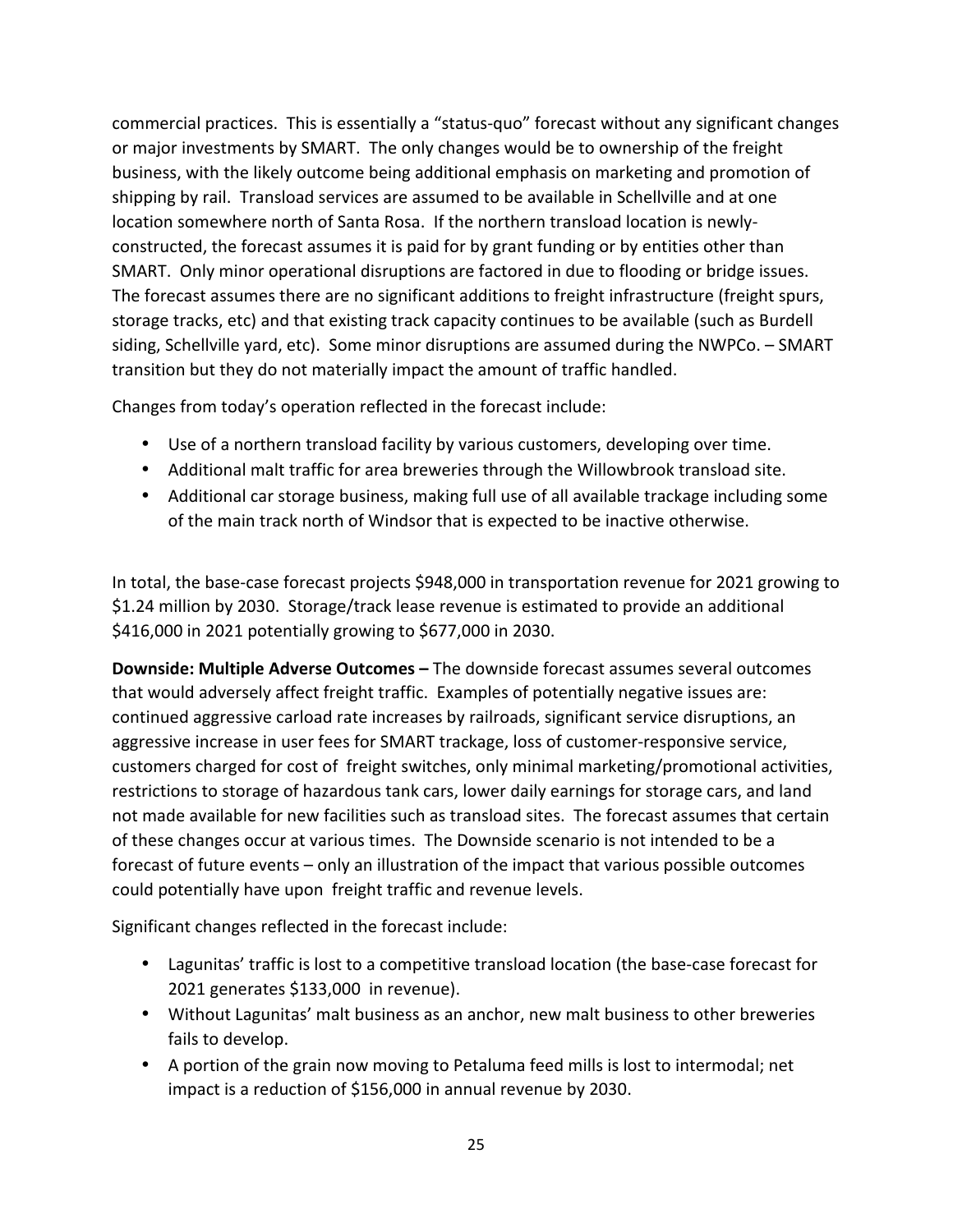- A northern transload facility is opened but potential growth is constrained by a variety of issues.
- A restriction on handling of hazardous material equipment results in loss of that highrevenue storage business; lower revenue, non-hazardous cars are substituted with the net result being a loss of approximately \$200,000 in total revenue annually vs. the base case.
- Additional storage track space is not made available in the future and Burdell siding is assumed to be unavailable (to be used as a passenger siding); net impact is a reduction of approximately \$110,000/year in revenue vs. the base case forecast by 2030.

In total, the downside forecast projects \$843,000 in transportation revenue for 2021, with those figures falling to \$742,000 in revenue by 2030. Storage/track lease revenue is estimated to add an additional \$266,000 in 2021 growing slightly to \$300,000 by 2030.

**Upside: Multiple Pro-Freight Business Policies –** The last of the three forecasts is an "Upside" forecast that assumes multiple policies favorable to freight development occur in the future. Examples of outcomes that would positively impact freight traffic are: rate reductions, improvements in service consistency and transit times, aggressive marketing/promotion of freight service, addition of freight spurs with minimal or no charge for usage, development of transload sites, prudent application of available grant funds to develop spur tracks and freight facilities, increased availability of trackage for car storage, SMART assisting with land acquisition needs, SMART willing to subsidize freight by limiting fees for use of trackage.

Significant changes shown in the forecast include:

- Transload facilities at various locations are utilized by off-line customers, mainly within the Lumber category, with traffic developing over time to add approximately \$83,000 in revenue annually over the base case by 2030.
- Additional grain shipments move inbound, a result of the feed mills' efforts to improve service and utilize better logistical solutions for their products (adds approximately \$120,000 in revenue vs. the base-case forecast by 2030).
- Additional car storage space is offered at Burdell and various other locations; generates an additional \$63,000 annually over the base case for a total of \$171,000 per year.
- A portion of main track at the north end of the railroad that would otherwise be unused is utilized for storage of empty cars. Considering both storage and transportation revenue, this business adds just over \$300,000 annually vs. the base case. Each mile of track dedicated to car storage has the potential to generate approximately \$200,000 in revenue annually for SMART.

In total, the upside forecast projects \$963,000 in transportation revenue for 2021, with those figures growing to \$1,511,000 in revenue by 2030. Storage/track lease revenue could potentially contribute \$416,000 in 2021 with that amount increasing to \$944,000 by 2030, assuming the various optimistic assumptions come to pass.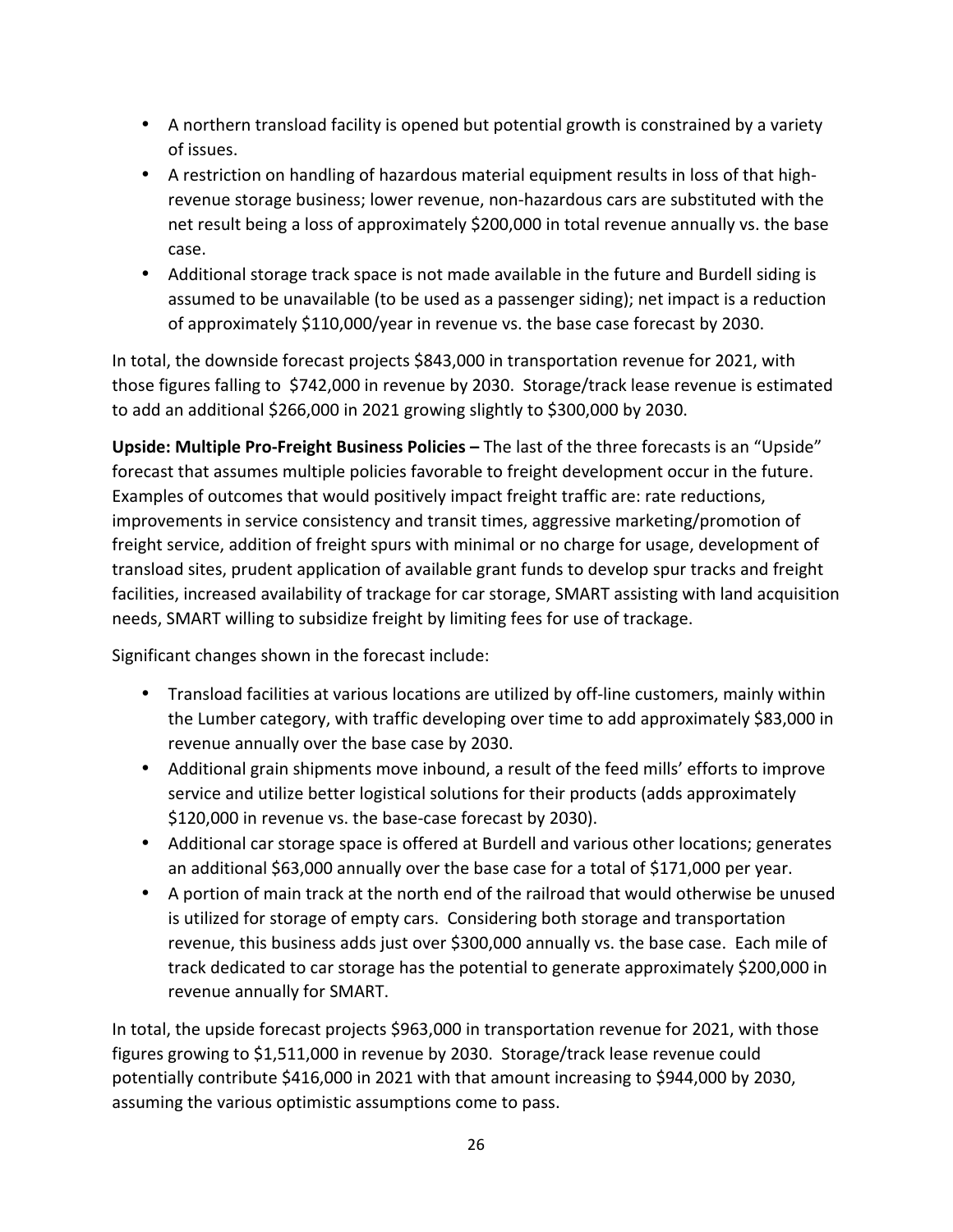As a side note, discussions with feed mill owners revealed potential benefits of receiving unit train volumes of grain from the Midwestern U.S. To facilitate this, it would be necessary to upgrade several Brazos Branch bridges, provide additional siding capacity, invest in highcapacity grain unloading and storage facilities with associated approval/zoning/permitting requirements. While this business opportunity has the potential to benefit feed mill customers, area farmers, and the freight rail business, it is worthy of note but did not seem likely enough to be included in the forecast because of the many challenges that stand in the way of such a project.

All scenarios assume that the Lombard – Ignacio Wye segment continues to be fully operational during the 10-year forecast period and that the current Union Pacific – California Northern route to and from the national rail network continues to be utilized as it is today.

### **Summary of Car and Revenue Forecasts**

The forecasts show a divergence of revenue outcomes over the next 10 years, primarily dependent upon how SMART elects to manage its freight operation. The graph below summarizes total operating revenue (transportation and storage combined) each year for the three forecast scenarios.



With a willingness to actively promote the car storage business as well as existing grain and malt traffic, the base case forecast envisions SMART's total operating revenue growing from present levels to nearly \$2.0 million by 2030.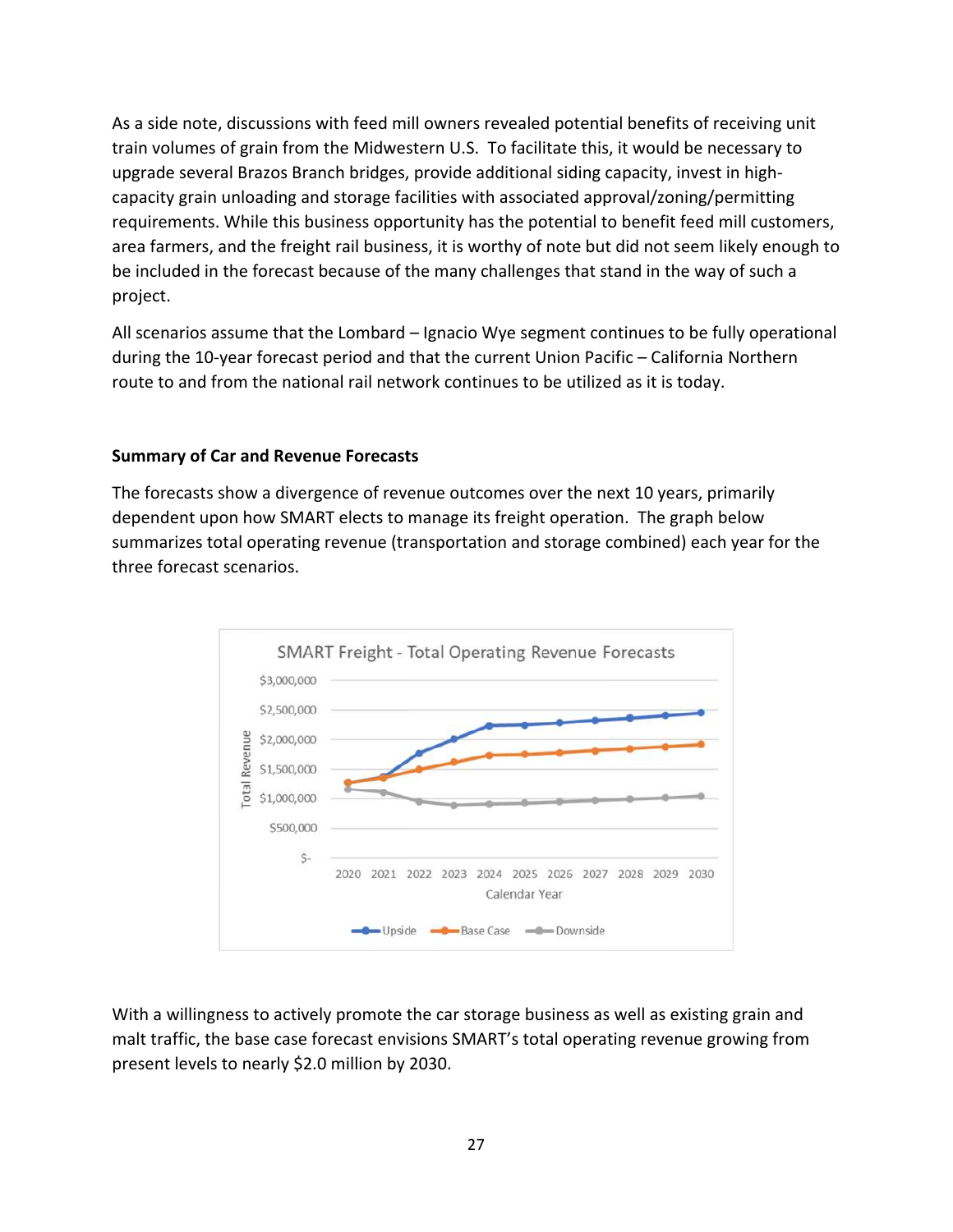With additional car storage initiatives, along with a willingness to strongly promote freight traffic and provide facilities necessary for growth, the upside forecast projects an additional \$500,000 in revenue over the base case, reaching a total of nearly \$2.5 million by 2030.

The downside forecast assumes multiple, negative outcomes including loss of the LPG storage business, loss of Lagunitas and certain grain shipments to competitive transload facilities, reduced track space available for car storage, and little or no development of potential northern transload sites. With those assumptions, the downside forecast projects a reduction in operating revenue of nearly \$200,000 from present levels within the first two years, recovering to just over \$1.0 million by 2030; approximately \$940,000 below the base case figure for the same year.

# **Conclusions –**

The amount of freight revenue generated on SMART's lines will be highly dependent upon the willingness of SMART to support and promote the freight business. With restrictive policies, minimal investment, and poor promotion of services, the freight business will likely decline, providing less revenue in the future than it does today. On the other hand, by actively promoting the freight business, being willing to invest in facilities, soliciting and wisely applying grant funding, and providing additional track capacity for car storage, freight revenue can grow considerably from present levels.

The information and preliminary conclusions presented in this report may be further refined and developed following receipt of complete financial and traffic records from NWPCo. and additional information from various customers. Once that information is obtained and financial modeling conducted, it will be possible to formulate strategic policies to guide decision making and investments regarding SMART's freight business.